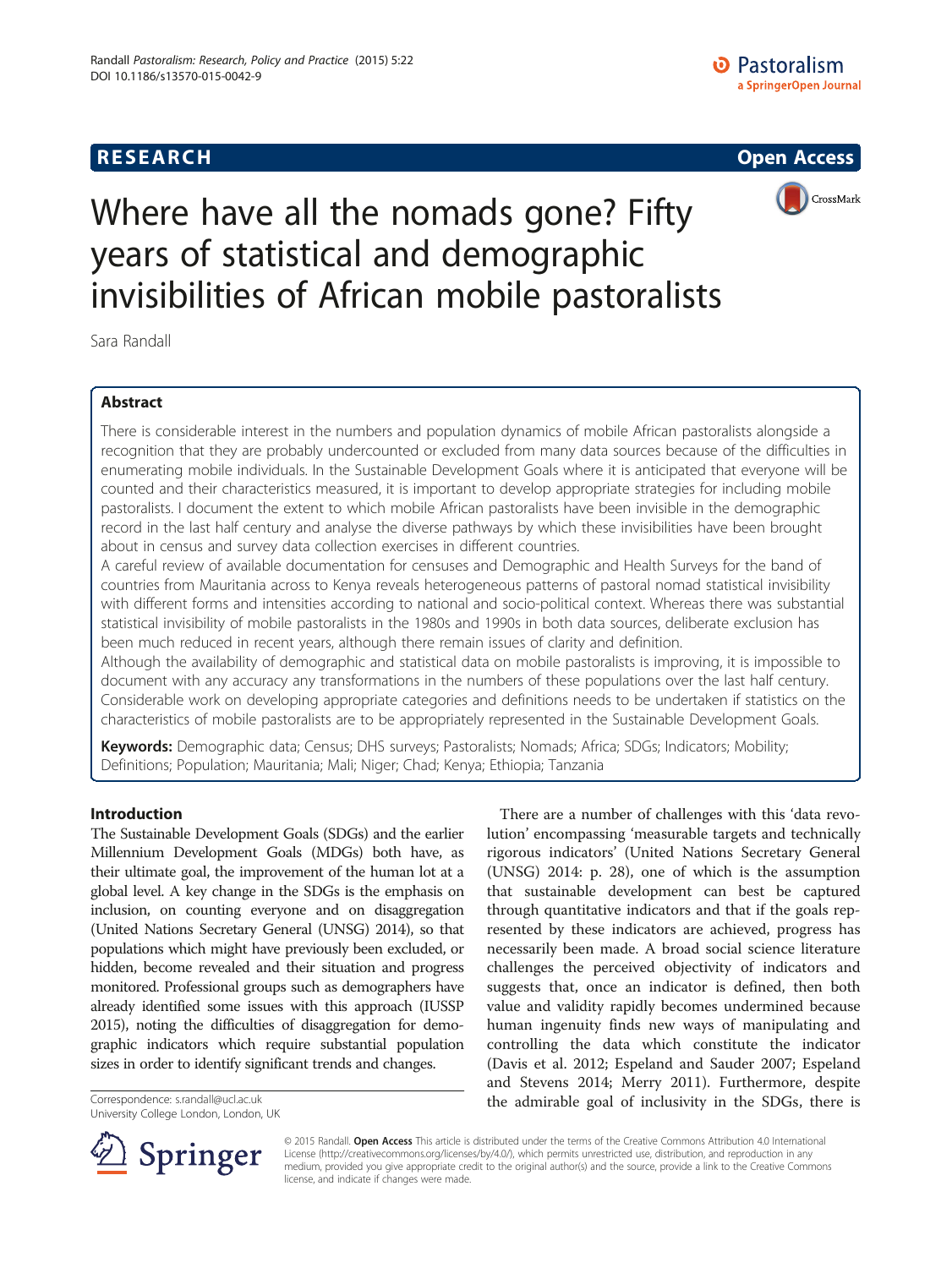likely to remain a number of populations whose lives, livelihoods and well-being are resistant to the dominant paradigm of quantification and who themselves resist this external control. Through the lens of demographic data, I examine the multiple statistical invisibilities of one such population, African mobile pastoralists, over the last half century. I analyse the range of different forces which contribute to either statistical invisibility or visibility, in order to reflect on the merits, the feasibility and the challenges of the UNSG's aims of counting everyone.

This article aims to document the extent to which mobile African pastoralists have been invisible in the demographic record in the half century since most African countries achieved independence. I examine the diverse pathways by which these invisibilities have been brought about through separate data collection exercises in different countries. Simultaneously, I reflect on the pressures leading to heterogeneous patterns of pastoral nomad invisibility with different forms and intensities according to national and socio-political context.

These goals lead me to consider a number of different bodies of literature around the nature of quantification, indicators, government statistics, power and governmentality (Foucault [2003](#page-19-0); Scott [1998\)](#page-20-0) and the light such analyses can throw on different dimensions of nomadic pastoralist statistical invisibility. The literature around pastoral production in arid and semi-arid environments is an important backdrop to understanding the different tensions around the counting and classifications of nomadic pastoralists, especially recent transformations in understanding the role of mobility in successful pastoral exploitation of arid lands. These tensions intersect with the methodological challenges of adapting demographic methods of census and survey inquiry which are, with few exceptions, predicated upon an attachment of human groups to particular geographic spaces through their dwellings. To make things more complicated, the mobility of many pastoralist populations' dwellings is accompanied by a flexibility of the domestic group which is required for adequate, and more often optimal, management of livestock in arid and semi-arid lands.

# Pastoral production and mobile pastoralists

In the huge swathe of arid and semi-arid lands from Mauritania and Senegal in West Africa across to Somalia and parts of Ethiopia, Kenya and Tanzania in East Africa, patchy seasonal rainfall encompasses considerable temporal and spatial variability, with extensive livestock production involving considerable mobility of both livestock and humans being the most productive use of this unpredictable environment (Behnke et al. [1993;](#page-19-0) Scoones [1994](#page-20-0); Homewood [2008;](#page-19-0) Behnke and Muthari [2011\)](#page-19-0). There is mounting evidence that mobile pastoralists' ability to manage risk and uncertainty through movement may well be a good model for other populations in the context of climate change (Dyer [2013;](#page-19-0) de Jode [2010\)](#page-19-0). Alongside mobile pastoralism, rainfed agriculture is practised in areas with higher rainfall, and traditional small-scale irrigated and flood-retreat agriculture is also viable in some areas often in favoured dry season pastures. The development of large-scale mechanised irrigation schemes along river courses, some more successful than others, has often impacted negatively on extensive pastoral production by capturing the key resources of grazing and water (Galaty [2014;](#page-19-0) Fratkin [2014](#page-19-0); Catley et al. [2013](#page-19-0)).

The main characteristic of pastoralism impacting on statistical visibility is the mobility required by effective dryland pastoral production (Bonnet and Bertrand [2014](#page-19-0); de Jode [2010](#page-19-0); Homewood [2008;](#page-19-0) Kratli et al. [2014\)](#page-20-0). In the colonial era, considerable proportions of the arid lands' populations were mobile pastoralists and a nomadic lifestyle was widespread; controlling and managing this mobility was often seen as a major challenge by colonial regimes, and in British East Africa, many dry season pastures with substantial agricultural potential were annexed by colonial farmers (Spear and Waller [1993](#page-20-0); Hughes [2006;](#page-20-0) Lane [1996\)](#page-20-0). Diverse ethnic and linguistically defined populations practise extensive pastoralism with various degrees of mobility; they demonstrate great heterogeneity in social organisation and relationships with each other and with other, more sedentary populations. There has always been considerable flexibility about the coexistence of pastoralism with other economic activities such as agriculture, trade, mining and seasonal labour to urban areas. Individuals, families and entire populations have moved in and out of mobile livestock keeping in times of drought or disease (Spear and Waller [1993;](#page-20-0) Bonfiglioli [1990](#page-19-0); Little and Leslie [1999](#page-20-0); Brainard [1991](#page-19-0); Fratkin and Roth [2005;](#page-19-0) Toupet [1977](#page-20-0)).

What exactly makes a pastoralist? Using an economist's perspective, Swift [\(1988](#page-20-0)) defined pastoralists as 'households or populations where more than 50% household income/consumption is derived from livestock or livestock-related activities, either as a result of sales of livestock products or of direct consumption'. Such a definition begs the question of how to classify impoverished pastoralist households who have lost most of their livestock but who aspire to being pastoralists, and furthermore, it is not a practical approach to collecting data on pastoralists because the data are needed before the population can be identified. A more anthropological approach espoused by Galaty [\(2015\)](#page-19-0) considers a whole 'pastoral continuum' across different ecosystems, with different degrees of mobility, agriculture, subsistence or market involvement. Both Swift and Galaty's approaches highlight the difficulties of isolating pastoralists as an unambiguous population category. In both West and East Africa, across time and space, there are sedentary groups whose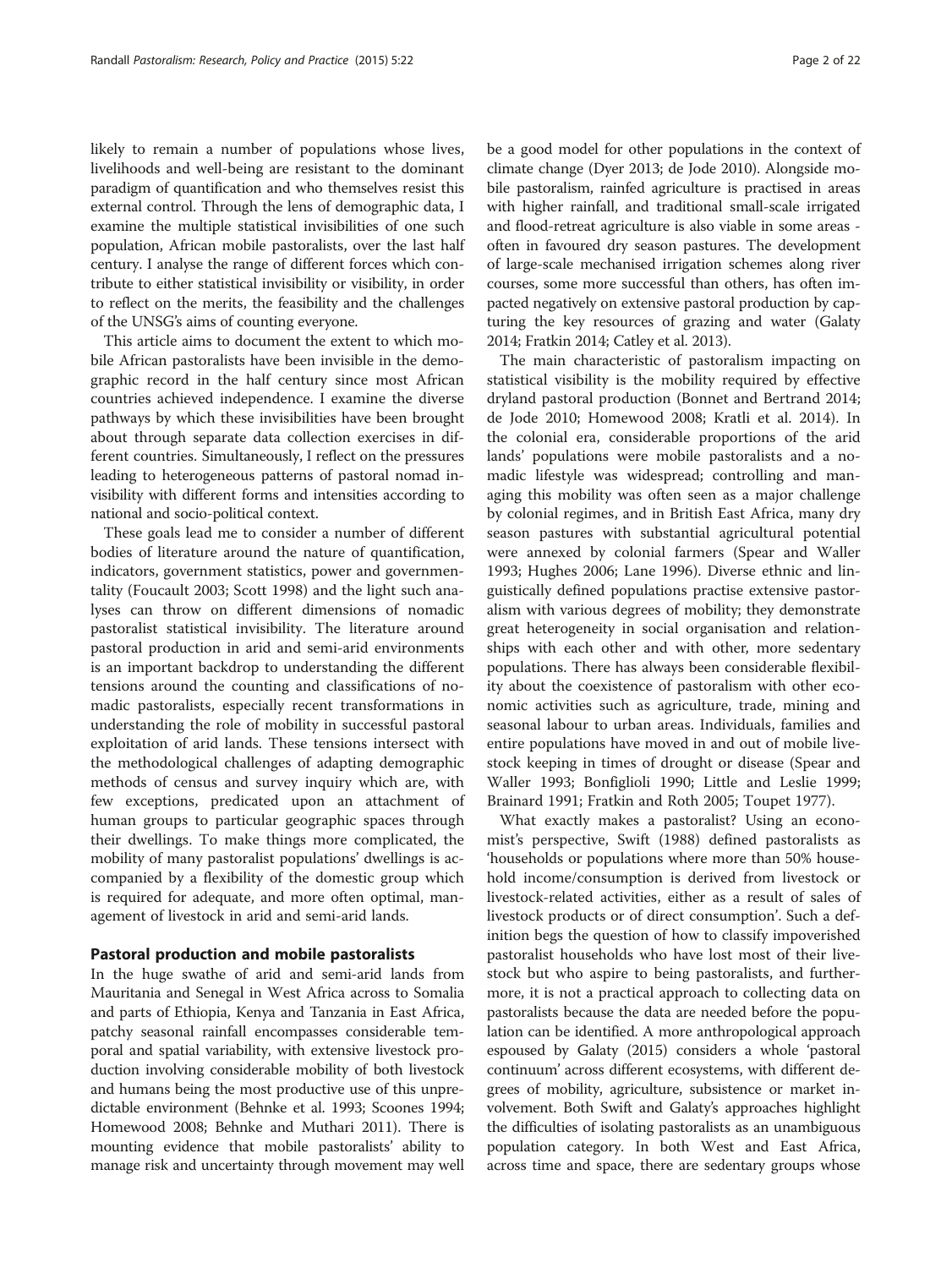household economy is dominated by livestock keeping and mobile populations whose livelihoods include activities other than pastoralism. Economic diversification is a key element of most pastoralist livelihoods at the family, camp, village or clan level. Key economic and cultural aims are usually oriented around pastoralism, but other economic activities are often essential complements to the livestock economy and these may impact on degrees of mobility and sedentism over time, over space and within families and households.

In terms of statistical invisibility, however, the problem is not the production system per se or the degree of actual economic engagement with livestock raising. From the demographic perspective, the difficult issue with respect to data is *not* the fact that these are pastoralist areas but that extensive pastoralism generally means mobility. There is no inherent barrier to collecting demographic data on pastoralists, and this is done effectively in Southern African pastoral populations and in Mongolia, as well as for sedentary agro-pastoral populations worldwide including the countries considered here; problems arise when the pastoralists are mobile and because the diversity of the mobility - transhumance of herders with animals, whole population mobility with herds or partial household mobility or separation because of the needs of the livestock - precludes standardised solutions. The demographic invisibility is not that of pastoralists but that of mobile pastoralists.

Should we therefore use the term nomad rather than mobile pastoralist? For Dyer [\(2013](#page-19-0)), researching education, the term 'nomad' is 'analytically unhelpful' because it focuses attention on the lifestyle of the humans rather than on mobility because of livestock requirements. Once people cease to depend on livestock, either through choice or through necessity, they usually cease to be mobile - exceptions being those who provide essential specialist services to mobile pastoralists such as Tuareg blacksmiths who generally transhume with the rest of the population. In contrast, East African blacksmiths are usually sedentary because of their equipment and the resources they need to access. Although Dyer eschews the term nomad, the concept is both useful and pertinent in examining the demographic and statistical invisibility of mobile pastoralists. Furthermore, the term *nomade* is an important classification in francophone Sahelian countries and use of the term has a direct bearing on statistical invisibility. In other contexts, there may just be linguistic substitution: the 2007 Ethiopian census report states that 'Pastoralists are people who are wandering from place to place in search of grass and water for their animals' (Ethiopia Central Statistical Agency [2010:](#page-20-0) p. 5). The 1994 Ethiopian census used an identical definition but used 'nomads' instead of pastoralists, highlighting the elision between the categories in that country. An advantage of the

term 'nomad' is that it encompasses all those who move regularly as part of their production system; pastoralists, fishers, hunter gatherers and other mobile groups such as gypsy and traveller populations and all of whom tend to be statistically invisible. 'Nomad' will be used here when that term is used in the demographic documentation and literature.

# Issues around pastoralists in statistical data **Mobility**

In demographic data collection, it is accepted that mobile populations and individuals are poorly represented, whether in rich, more developed, populations or in the global South. Censuses are known to undercount the homeless and migrants, especially undocumented migrants and the highly mobile, although other sub-groups are also difficult to enumerate (Carr-Hill [2014\)](#page-19-0). When a country is known to have a considerable mobile population, then it might reasonably be expected to adapt census methodologies in order to enumerate as many as possible - and this is indeed the case in most of the countries under review.

However, a number of different nuances around mobility mean that good data collection on mobile populations is not just a matter of finding them. Although mobility makes data collection difficult, it also renders the pastoral economy viable. This may mean that more mobile pastoralists are more economically successful but less likely to be captured in any data collection exercise, although some very rich pastoralists do settle, move into politics and delegate herding to highly mobile contract herders. Possibly, those mobile pastoralists who are enumerated in censuses and surveys are the less economically viable, less mobile and therefore the most visible, generating bias in the perceived economic success of the enumerated population.

Secondly, different pastoral populations manage animal and human mobility in very different ways which frequently involve the splitting up of the domestic group; thus, young adult men may be away for weeks or months with cattle or camels whereas adolescents manage sheep and goats with shorter absences from the homestead (Homewood [2008](#page-19-0)). In the case of Tanzanian Maasai interviewed in Longido District in 2008, the majority of the cattle were often at cattle camps several kilometres from the homestead and in a different administrative jurisdiction. Such cattle camps may include as semi-permanent residents young men, a younger married couple, teenage boys and young pre-school children, whilst the household head and the rest of the domestic group are in a village: both groups of people combined constitute one domestic economic unit sharing a herd and agricultural produce. Census and survey definitions of household then become critical: in most data collection exercises, the household is defined as a co-resident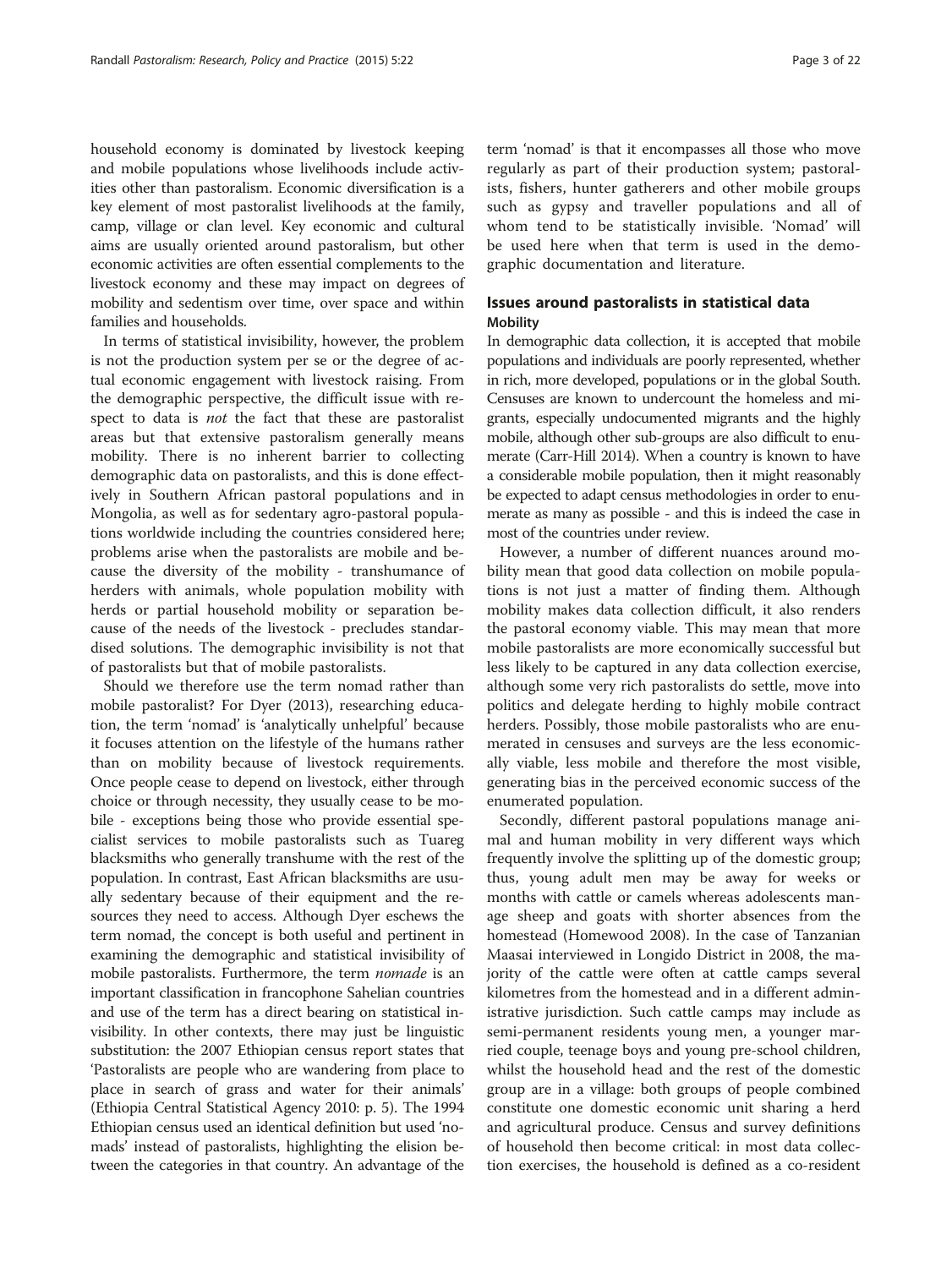domestic group, often reduced to those who eat together (Randall et al. [2011;](#page-20-0) Randall et al. [2015\)](#page-20-0). Thus, domestic groups where a number of members reside elsewhere to maximise well-being of the family herds will get split up into smaller units than the actual basic socio-economic unit. The enumerated households may appear to be poorer, with fewer assets and inappropriate characteristics of the head of the household and with inaccurate representations of available labour force because of the mobility required to maximise animal production and welfare (Randall and Coast [2015](#page-20-0)).

A third consequence of mobility for the statistical representation of pastoralists relates to poverty estimates and analyses. Analyses of household-level poverty from nationally representative surveys take one of two approaches: those using household budget surveys with details of income, expenditure and resource flows in and out of the household should, in theory, be able to accommodate pastoral production systems and may even be able to accommodate the split households outlined above. Other surveys do not collect such complex data, and poverty is estimated from asset indices (Sahn and Stifel [2000](#page-20-0); Howe et al. [2012](#page-19-0)) or a combination of assets and housing materials. The requirements of mobility however preclude investment in housing materials included in such indices: the essence of mobile housing is its portability or ease of construction (see [https://](https://www.youtube.com/watch?v=BRvRRxoDggQ) [www.youtube.com/watch?v=BRvRRxoDggQ](https://www.youtube.com/watch?v=BRvRRxoDggQ)), and solid floors, roofs and fixed water supplies are incompatible with this, as are a number of consumer items often included in asset indices such as refrigerators, electric fans and furnishings. Unless livestock are also included in the asset index, then mobile pastoralists, who may have considerable capital, may appear to be very poor. This lack of investment in material goods and housing generates problems in Tanzania and Uganda where such attitudes are seen as being counter to the general ideology of development, although pastoralists are very willing to invest in modern technology that is compatible with and facilitates their livestock-based mobility - things like mobile phones, vaccines and motorbikes. Often, mobility is not recognised by governments as generating a viable production system but is perceived to be an archaic and slightly shameful form of traditional behaviour that should be stopped as soon as possible to facilitate real 'development' (Morton [2010\)](#page-20-0).

#### Categories and classifications

A considerable literature explores the history of census taking and the far-reaching implications of the categories and classifications used in censuses (Hacking [1990](#page-19-0); Porter [1995;](#page-20-0) Schor [2009](#page-20-0); Szreter et al. [2004](#page-20-0)). It is beyond the scope of this paper to review this literature in detail, but it is important to note the impact of census classifications

on the visibility or invisibility of mobile pastoral populations. The nature of the census exercise means that the complexity of human life has to be simplified and census questions generally force enumerators or the coders of census data to categorise people in ways defined by the census takers' priorities and preoccupations. Subsequent to the census, these categories may take on a life of their own and create boundaries and divisions where previously there was fluidity and flexibility. The Indian caste system is often cited as one situation where the census takers created a system of classification which then reverberated back into numerous dimensions of public and private life, constructing who people were, their relationships to others and, in some cases, what they could do (Legg [2014](#page-20-0)). The census classification of East African populations into tribes had a similar effect (Spear and Waller [1993](#page-20-0)) creating distinctions with repercussions for land rights and residence and political representation, power and conflict today, especially in Kenya. Tanzania's socialist regime rejected tribal classifications as divisive and undermining Tanzanian nation building, and no data are collected in Tanzanian censuses and surveys on ethnicity, language or religion. Both the presence of tribal classifications in Kenya and their absence in Tanzania have ramifications for trying to situate mobile pastoralists.

A number of censuses, mainly in francophone countries, but also in Sudan and Ethiopia, have a category 'nomad', reflecting a lifestyle rather than a dependence on a particular economy. In most cases, this classification is based on the mode of accessing and enumerating the population rather than a classification developed out of fitting answers to a specific set of questions into a definition. Elsewhere like Kenya, rather than there being a category into which (some) mobile pastoralists are placed, the opposite is true, and they become difficult to identify in census data.

# Governmentality

The census epitomises a nation state's capacity to govern its population coupled with the state's capacity to actually mobilise the skills and organisation to undertake this gargantuan task. Yet, the census is also part of the way, through the categories used, that states simplify data on complex realities and reduce groups of people, such as nomads, to a homogenous category about which gross, and often unfounded, generalisations are made (Scott [1998](#page-20-0)). Histories of census taking emphasise the important symbolic status of this data collection exercise, and although some argue that the census has been superseded by much more efficient registration systems in many richer, more statistically developed, states (Coleman [2012](#page-19-0)), in less developed countries with substantially incomplete civil registration, the census continues to pay a key data role. In the light of the data demands for the SDGs, the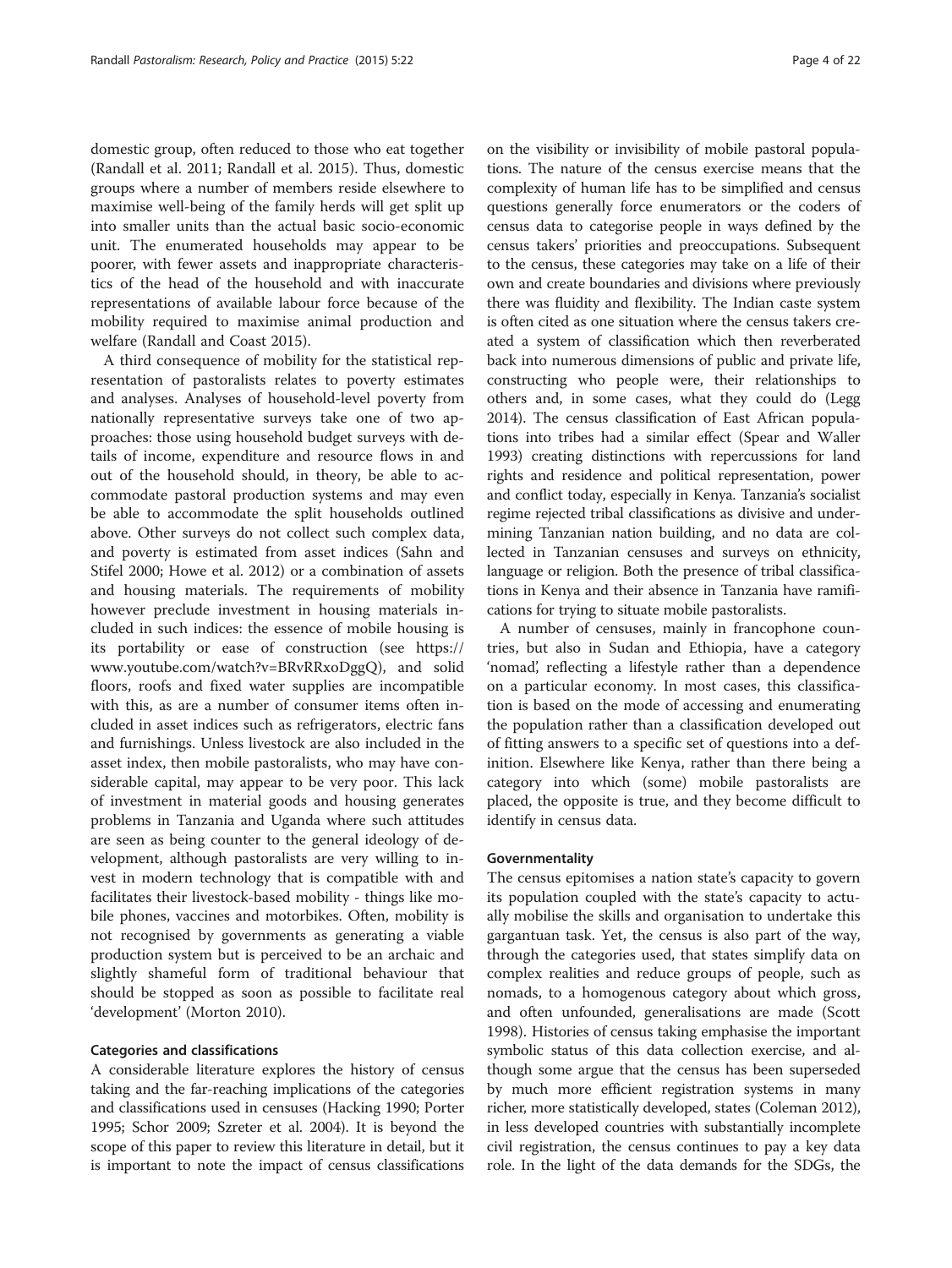census is likely to increase in importance over the next 30 years (IUSSP [2015](#page-20-0)). In the new world order of the SDGs, Foucault's governmentality takes on a new dimension (Foucault [2003\)](#page-19-0): the statistics will be at a global scale, and it is the world community who should govern and monitor the well-being of the global poor to improve their lot. The nation state remains responsible for collecting much of the data, but the international community has an enhanced role in facilitating and policing that collection, through providing finance, support and training to statistical offices.

For poor countries with inadequate infrastructure and high levels of illiteracy, conducting a census is a great challenge; where a considerable proportion of the population is mobile, the challenges are even greater. Documentation of early post-colonial censuses demonstrates the huge effort put into achieving a good census (Randall et al. [2015\)](#page-20-0), in particular, the primary requirement of counting of each individual once and once only. This demonstrated to the United Nations that the country was capable of doing this, despite the challenges, and therefore was a fully participating member of the UN community with the rights and responsibilities (including census taking) that this entailed. Documentation for early censuses in the semi-arid countries considered here gives long and detailed explanations of preparations for collecting data on mobile populations and the different ways this was approached, in order to maximise complete enumeration. This serves both to demonstrate that the mobile populations, despite being difficult to control in a number of ways and often politically marginalised, are nevertheless members of the nation state and potentially governable but also that the nation itself is part of a wider global governance. It should not be forgotten that most African countries in the 1960s to 1980s saw themselves as underpopulated and wanted to claim as many people as possible to demonstrate their power.

Under-enumeration of mobile peoples in censuses and other data-gathering exercises is not just an issue of difficulties in finding them. Mobility may often be part of a deliberate strategy to remain invisible in relation to the state. Although this is particularly the case for people such as illegal migrants, many minority and marginalised populations are justifiably wary of the power of the state; human rights abuses have, at times, been founded on statistical and census data (Selzer and Anderson [2001](#page-20-0)). Refusing to respond to the census may be a way of exercising resistance as practised by some First Nations populations in Canada (Guimond et al. [2009](#page-19-0)). Furthermore, census-type exercises undertaken by colonial administrators in Africa were largely about identifying those who should pay taxes, along with numbers and names of children who could be forcibly taken to school and young men for forced labour. Colonial archives detailing

the administrative trips to undertake tax censuses of Tuareg, Maure and Peul mobile pastoralists in Mali commonly describe administrators' perceptions of the devious ways used by nomads to disappear over the dune when the administrators arrive and French administrators' perpetual suspicions that both people and livestock had been concealed (Randall [2009](#page-20-0)). Colonial and post-colonial administration policies have often been counter to the perceived interests of mobile pastoral populations including sedentarisation, forced enrolment in schools, land alienation, inhibition of movement and imposition of barriers and borders. In most countries, except Mauritania and Somalia, pastoralist populations are minorities and rarely have much political power compared to the power held by those from populations and ethnic groups whose dominant production system was sedentary agriculture: those in power, along with actual legislation, usually prioritise dimensions of sedentary lifestyles (Fratkin [2014\)](#page-19-0). Furthermore, many pastoral zones are areas of considerable local and international conflict: Mali and Niger with Tuareg uprisings and Islamist takeover, Chad, Darfur in Sudan, perpetual conflict in South Sudan, Karamoja in Uganda and the numerous conflicts between pastoral groups in northern Kenya including the Somali population. Ethiopia's pastoral zones are also subject to conflict. Apart from the difficulties of data collection in conflict zones should be added the fear, often justifiable, of providing information which could be misused in the future.

On top of the desire for invisibility by certain populations at certain times and the practical difficulties of enumerating mobile populations, there is also the changing political context; for diverse reasons, there may be pressure for the census results to suppress the numbers of different sub-populations. In many countries, like the USA where it is written into the constitution, the census is the basis for the determination of political representation and this has become more frequent in recent decentralisation in Africa. This may offer a counterweight to previous desires for invisibility by minority groups and lead to considerable pressure for everyone to be counted or even for overrepresentation with movements towards corruption or fraud. Here again, the mobility of pastoralists means potential for nationally split populations to cross international boundaries in order to be strategically censused elsewhere - and there are claims by some that this happened in the Kenya 2008 census (Jubat [2011](#page-20-0); Mayoyo [2011;](#page-20-0) Oparanya [2010](#page-20-0)).

# Visibility of pastoral nomads in national censuses

Available census data suggest a decline in the proportions of nomads (assumed to be mobile pastoralists) in African nations in the last 40 years towards the total disappearance of this lifestyle (Figure [1](#page-5-0)). Figure [1](#page-5-0) uses the data on those classified as 'nomads', a category easily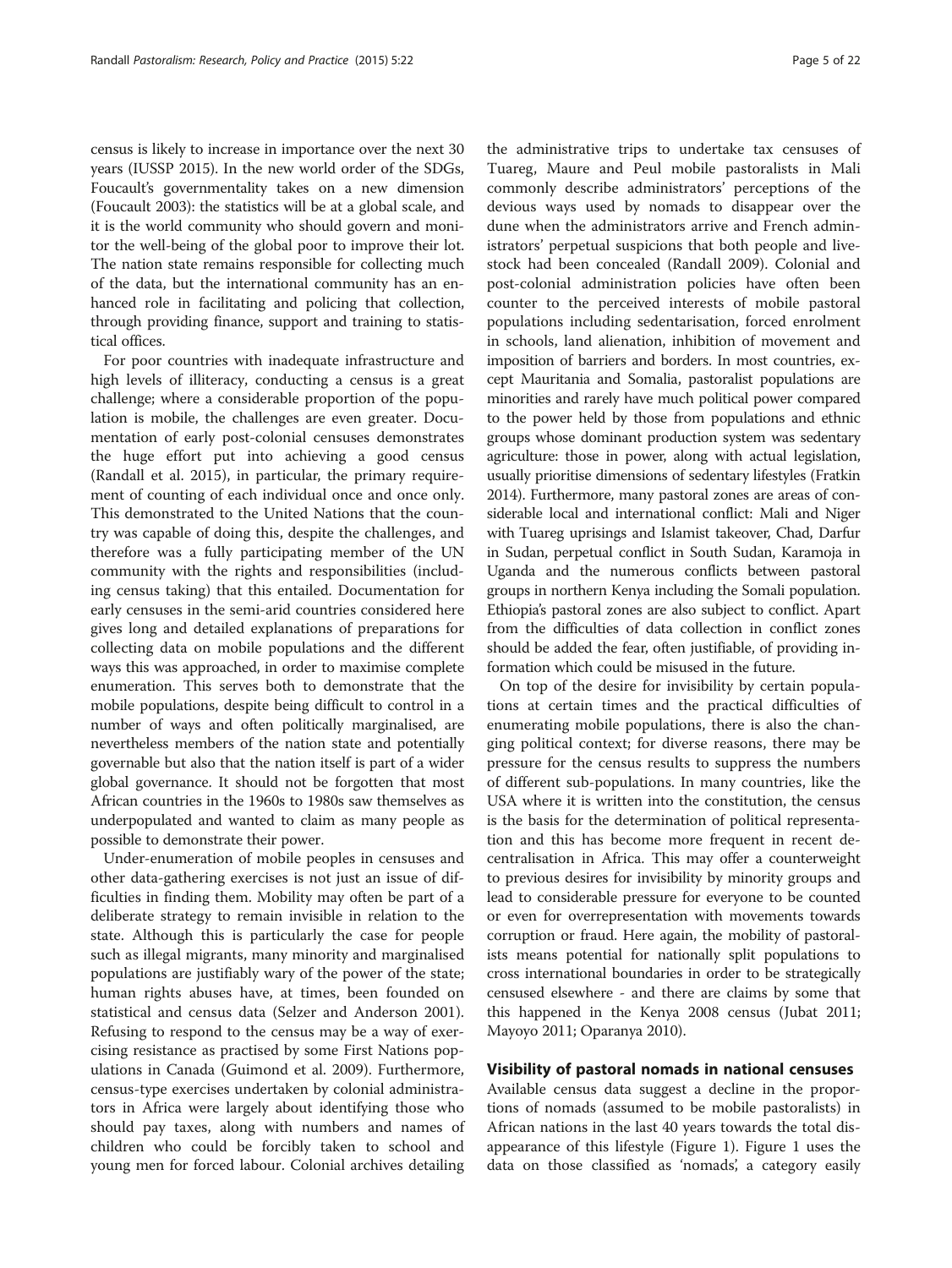<span id="page-5-0"></span>

identifiable in these censuses. It is not, by any means, a count of pastoralists in these countries - who, were they countable, would constitute a far greater proportion of the population. Data availability and the definitional issues outlined above mean that counting those who depend wholly or partly on pastoralism is almost impossible. It is however the mobile pastoralists, the nomads, who are most likely to be statistically invisible. The extent to which mobile pastoralists are enumerated in censuses and are subsequently visible in the data depends on a number of factors which include the practical efforts made to identify, locate and persuade them to participate, the different ways in which they are enumerated, the classifications of populations used in different nation states, along with quite fundamental dimensions of a census such as whether it prioritises *de facto* or *de jure* enumeration.

Although one difficulty in censusing nomads is the practical issue of their mobility and finding them, exacerbated by the time lag between cartography preparations and actual data collection, for national administrations, there is another, seemingly more fundamental, issue about 'where they should belong', that is, which geographic and administrative jurisdiction they should be associated with. A key problem highlighted in census documentation relates to geographic 'belonging' and the spatial dimensions of census and surveys. There is an underlying methodological assumption that individuals should be associated with a geographic place, and a house or physical structure there.

Concerns about the geographical space and therefore administrative unit to which mobile peoples should be attributed are more acute in francophone than anglophone countries. Following the practices of the colonial power, francophone countries use a de jure approach, counting people in their 'usual' residence, responding to the question of 'who normally lives here?' whether at the household level or aggregating upwards into the population belonging to a specific administrative unit. Anglophone country censuses tend to be quite strictly *de facto* focusing on where people are on census night. The conceptual difficulties posed by a *de jure* approach can be seen in the 1975 census report from Upper Volta (now Burkina Faso), a country with a small mobile pastoral population in the north Sahel province.

The case of the nomadic populations would have required a different method of investigation which was not based on the notion of residence. After the 1973 drought many nomadic families tended to sedentarise; we have thus treated the camps as simple villages whose inhabitants are recorded as being present or absent residents. The ill-adapted definition introduces some imprecision in the enumeration of the populations, especially in the Sahel department. Furthermore between nomadic and sedentary there exists a whole range of intermediary states whose boundaries are rarely clear. In this case, the application of precise definitions would not have been sufficient to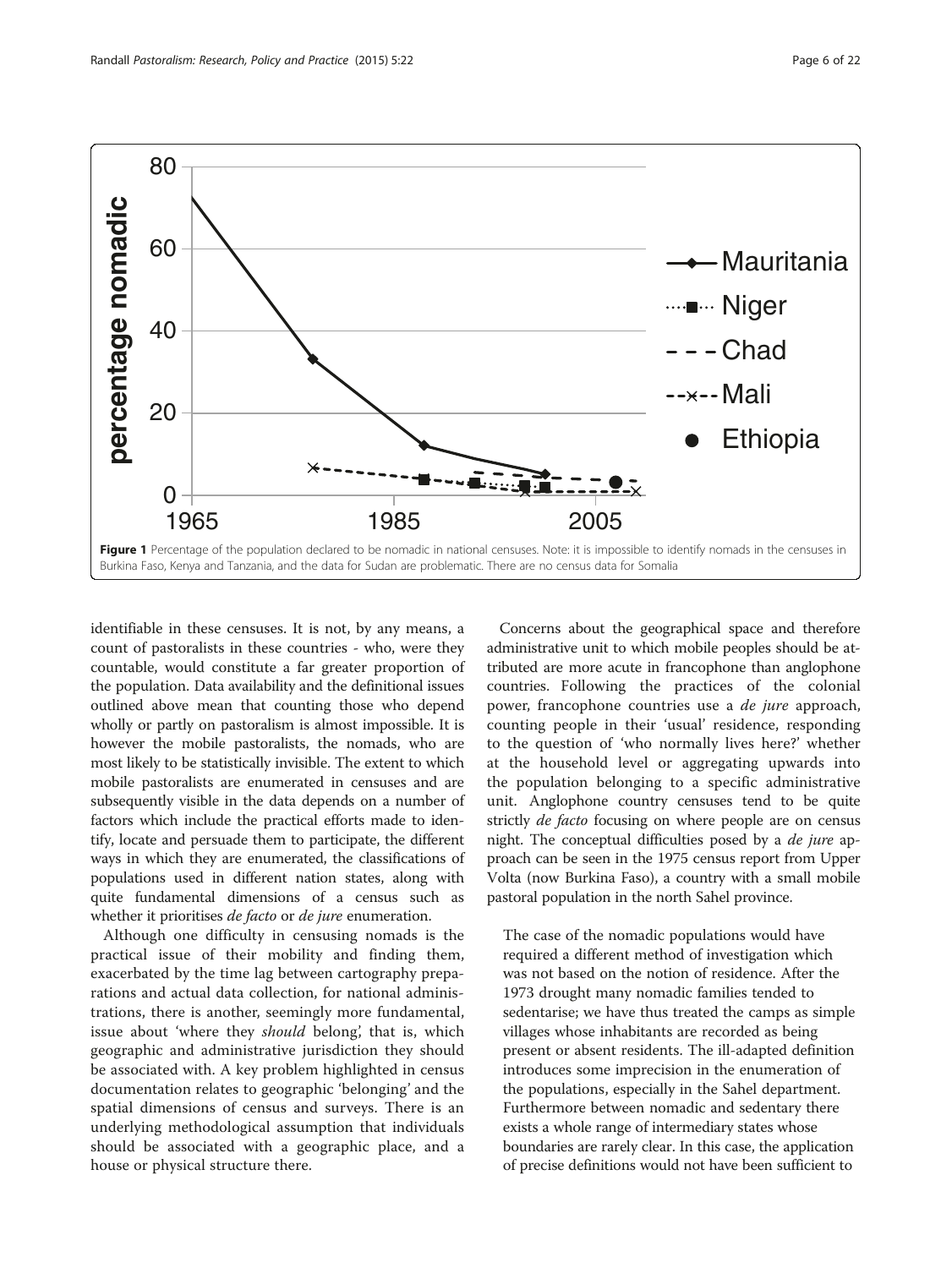improve the accuracy of the data. (République de Haute Volta [1978](#page-20-0): p. 41 author translation).<sup>1</sup>

In Burkina Faso, therefore, mobile pastoralists were included in the census (to the extent that they were found), but they cannot be identified through any particular code or variable. They are just treated like anyone else. The lack of a specific strategy to find them probably means that they were under-enumerated.

Below, I present profiles of different national approaches to enumerating mobile pastoralists in censuses in order to demonstrate the heterogeneity over time and over space of their representation.

#### Mali

In Mali, this issue of the administrative unit to which mobile pastoralists 'belong' was largely resolved back in the colonial period and the legacy continues to the present day. The colonial tax regime for pastoralists (called nomades) was different to that for sedentary cultivators, and the unit of taxation for nomades was the 'fraction', an administrative unit based nominally around lineages although often modified. Thus, in the colonial era, the term nomade became shorthand for a tax code and provides an excellent example of Hacking's ([1990](#page-19-0)) dynamic nominalism: in the 1980s, I often heard educated Tuareg civil servants or pharmacists referred to as nomade despite living in very sedentary urban villas. Nomade had, for many Malians, ceased to describe with a way of life and was more associated with ethnicity, rendering it difficult to interpret the Malian census documentation.

All four Malian censuses (1976, 1987, 1998, 2009) classify households as nomad or sedentary with a box  $(1 = sédentaire, 2 = nomade)$  to be completed by the enumerator on the front of the census form; this box does not record a response to a question to individuals. In the first three censuses, no instructions in the enumerator's manuals (République du Mali [1976, 1987](#page-20-0), [1998](#page-20-0)) explain what criteria constitute nomade (mobile housing? movement in the last year? a member of a fraction rather than a village?) or sédentaire. Malian census reports do, however, provide a very detailed explanation of how the nomadic populations were informed about the census and how it was actually undertaken. The most detailed report, for 1976 (République du Mali [1980\)](#page-20-0), describes numerous meetings with nomad chiefs, maps of transhumance routes and major camps, and there was a major information programme. Specific nomad enumerators who spoke relevant languages were recruited. According to one 1976 enumerator I interviewed, in his region near Gao there was a camp of enumerators and each day, they were given a list of nomad camps to visit by car or camel. Once in the camp, they went from tent to tent enumerating, just like

enumerators going from house to house in sedentary zones. Fraction was recorded and the census report provided age-sex distributions by fraction within each administrative cercle; so, the nomadic population was treated in the same way as a farming village, except that all the members of one *fraction* enumerated in a *cercle* would be grouped together in the tabulations. It seems (although was never specified) that the code *nomade* on the front of the questionnaire denoted the way in which the population was accessed and whether it was by one of these mobile teams of *nomade* enumerators.

In 1987 and 1998, Malian census reports' descriptions of preliminary work undertaken on nomadic populations are less detailed (République du Mali [1990, 2001\)](#page-20-0). For these censuses, the nomad populations were summoned to points de regroupement. According to a current census office employee (personal communication), it was 'forced regrouping' although it is hard to envisage how this could have been enforced. It is not clear whether people were expected to move there with their entire household, but given the practical problems that would pose, one assumes not. The onus is put on the respondent to turn up to be counted, rather than the enumerator visiting the household. In a politically and economically marginalised population already wary of government activity, one can imagine quite considerable under-enumeration with considerable numbers of people unable to turn up for a variety of reasons including herding demands. Furthermore, by 1987, some formerly nomadic Tuareg had started to sedentarise and construct mud-brick houses. It is possible that these people, although no longer nomadic, were classified as nomad because their houses would not have been recognised administratively as parts of villages and they would have reported as part of a fraction, in which case the classification of *nomade* does not necessarily reflect lifestyle. It is also a household-level classification, not individual. Thus, in 1998, when considerable numbers of repatriated Tuareg refugees were in sedentary repatriated communities with a range of housing types including tents, shelters and mud brick, all the members of such households would be classified as sedentary even if some young men were highly mobile with the livestock (Randall and Giuffrida [2006\)](#page-20-0).

The placement of the classification box on the outside of the census questionnaire and the absence of definition and explanation in the census enumerator's manuals, along with information in the subsequent Demographic and Health Survey (DHS) report that nomad enumeration areas were not included in the sampling frame (Ballo et al. [2002:](#page-20-0) p. 301), suggest that 'nomad' was a characteristic of 'how' the household was enumerated. However, enumerators also appear to have used their own initiative to classify households as nomadic: the 1987 census data files sorted by enumeration district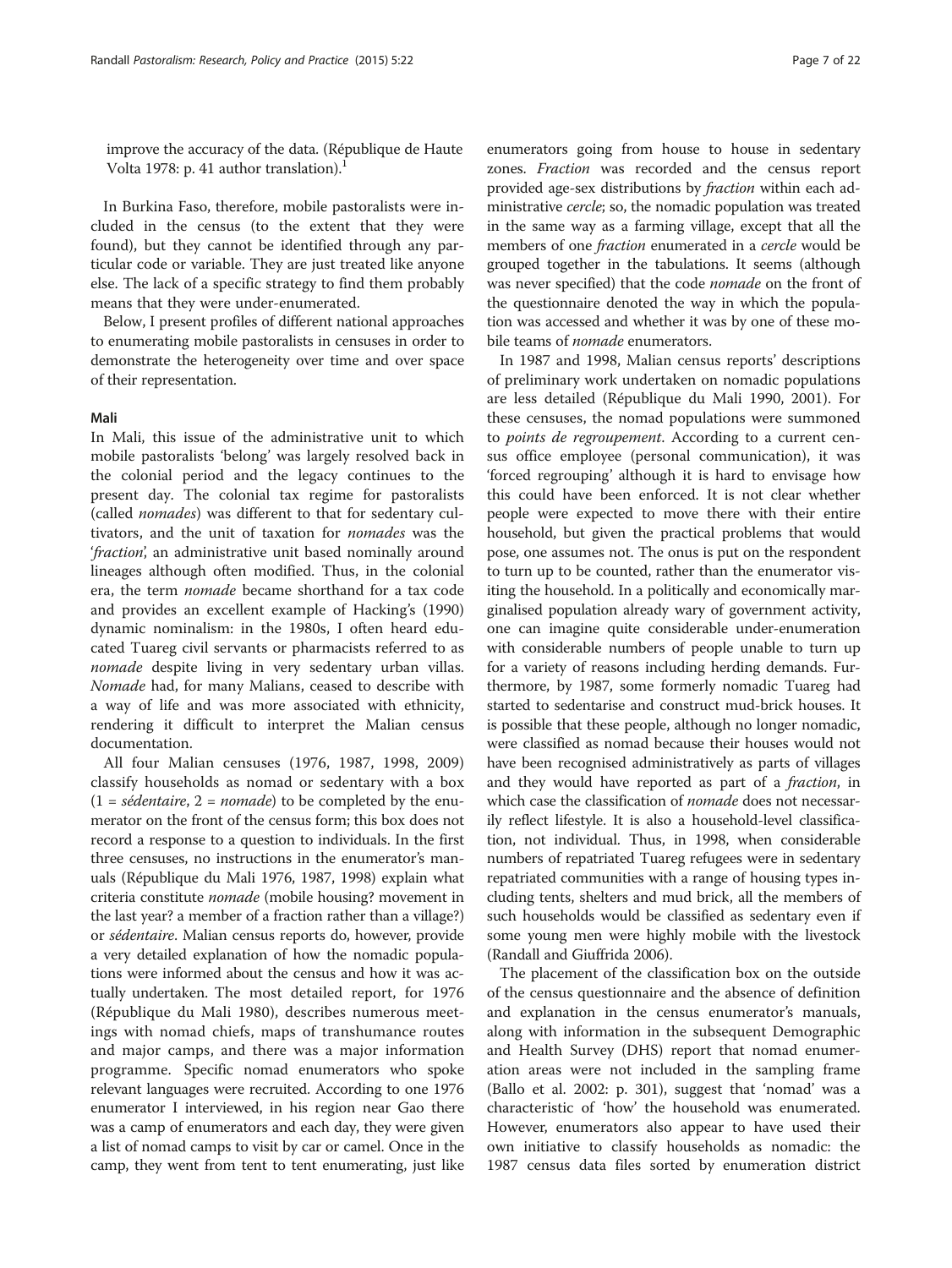include districts with both nomadic and sedentary households: on the Dogon plateau, where mobile Peul herders spend the dry season with their animals grazing the field stubble, there are indeed Dogon-speaking agricultural sedentary households interspersed with Peulspeaking, nomad households whose main economic activity is herding.<sup>2</sup> With no definition of nomad household and no instructions about how to treat them, it was apparently left up to enumerators to decide how these households would be recorded. This probably generated rather inconsistent practices.

The 2009 Malian census changed direction towards greater clarity: instructions about nomads appear in the enumerator's manual as does a definition of mobile housing (République du Mali [2008](#page-20-0)). Unlike earlier censuses, there was no forced assembly of nomads; instead, census agents went out to find pastoralists around the water holes where they spend the hot season. Extra resources and vehicles were made available for this. This new approach was justified as necessary in the new Malian democracy. However, a civil servant living in Kidal during the 2009 census who was involved in the recruitment of supplementary interviewers to enumerate nomad camps told me that many nomadic pastoralists refused to be enumerated, saying that they bought their food, sold their animals and accessed services like health care from Algeria and thus, they did not see why they should be in the Malian census (personal communication Ag Ahmed).

In terms of completeness of enumeration and visibility of nomads in censuses, Mali has made a considerable effort, even though there was probably under-enumeration in each census because of practical difficulties and suspicion of government data collection by a marginalised minority, who in 1998, had only just returned from years in refugee camps in neighbouring countries after persecution by the military and militias in Mali. Visibility is also an issue in the publication of results: in 1976, many tables in the report were broken down by nomade/sédentaire. In 1987 and 1998, there were far fewer tables, largely limited to the age-sex distributions. This itself sends a message about government attitudes to their mobile populations. It is however possible to generate a 30-year trend of the nomadic population in Mali even if we suspect that there may be considerable undercounting especially in 1987 and 1998 (Figure [1](#page-5-0)).

# Niger

Like Mali, Niger has also had four censuses, although detailed results for 2012 are not yet available (as of March 2015). Like Mali, the population is classified into nomade and sédentaire. Unlike Mali, the census series is truncated and Niger, like a number of other countries, typifies one way nomads have been rendered invisible. In the first Niger census in 1977, households were classified as either nomadic or sedentary and the questionnaire included excellent questions which could have thrown considerable light on the forms and distribution of mobile pastoralism in the country. Each household was asked 'does the household move with the animals?' with possible answers being 'the whole household', 'part of the household' and 'no'. The answers to these questions would have allowed a more detailed analysis of mobile pastoralism both in households classified as nomadic and those as sedentary. However, the data on the nomadic population were never published. The report states

Data collected on households and those for nomads do not appear in the various presentations of the results. They included some inadequacies as a consequence of the quality of the cartographic carving up undertaken before the count (République du Niger [1985](#page-21-0): avant-propos $)^3$ 

Another source told me that the actual problem was not the cartography but the data on nomads were suppressed for political reasons. Nevertheless, the report goes on to say how all the published tables will be the basis of population data informing all future development interventions. This suggests that the nomadic population and their characteristics will have been ignored in those development interventions. They became totally invisible in the data.

In the subsequent two censuses, data on mode de vie de ménage - classified as nomade or sédentaire, were collected (see Figure [1](#page-5-0)). Whereas the report for 1988 has age-sex tabulations by mode de vie [\(République du Niger](#page-21-0) [1992](#page-21-0)), the preliminary report for 2001 [\(République du](#page-21-0) [Niger 2007a\)](#page-21-0) does not mention nomads at all. Another census report on the website which reports on women states that one of the goals of the 2001 census was to document 'the process of sedentarisation of the nomads<sup>14</sup> ([République du Niger 2007b](#page-21-0): p. 18). Thus, in Niger, data on the nomadic population are collected, albeit probably under-enumerated, but the results remain fairly invisible.

# Chad

Chad's first census was in 1993. I have been unable to find any documentation other than a mention in the report for the second census undertaken in 2009, that nomads formed 7% of the population in 1993 and this declined to 4% in 2009 (République du Tchad [2009](#page-20-0)). The 2009 report provides much more detail on the nomadic population than recent Malian and Nigerien reports, possibly because nomads remain a non-negligible proportion of the population. Nomads in Chad are defined (2009: p. 16) as 'the population who has mobile housing'. <sup>5</sup> As in Burkina Faso, there is considerable debate around where the nomadic population should be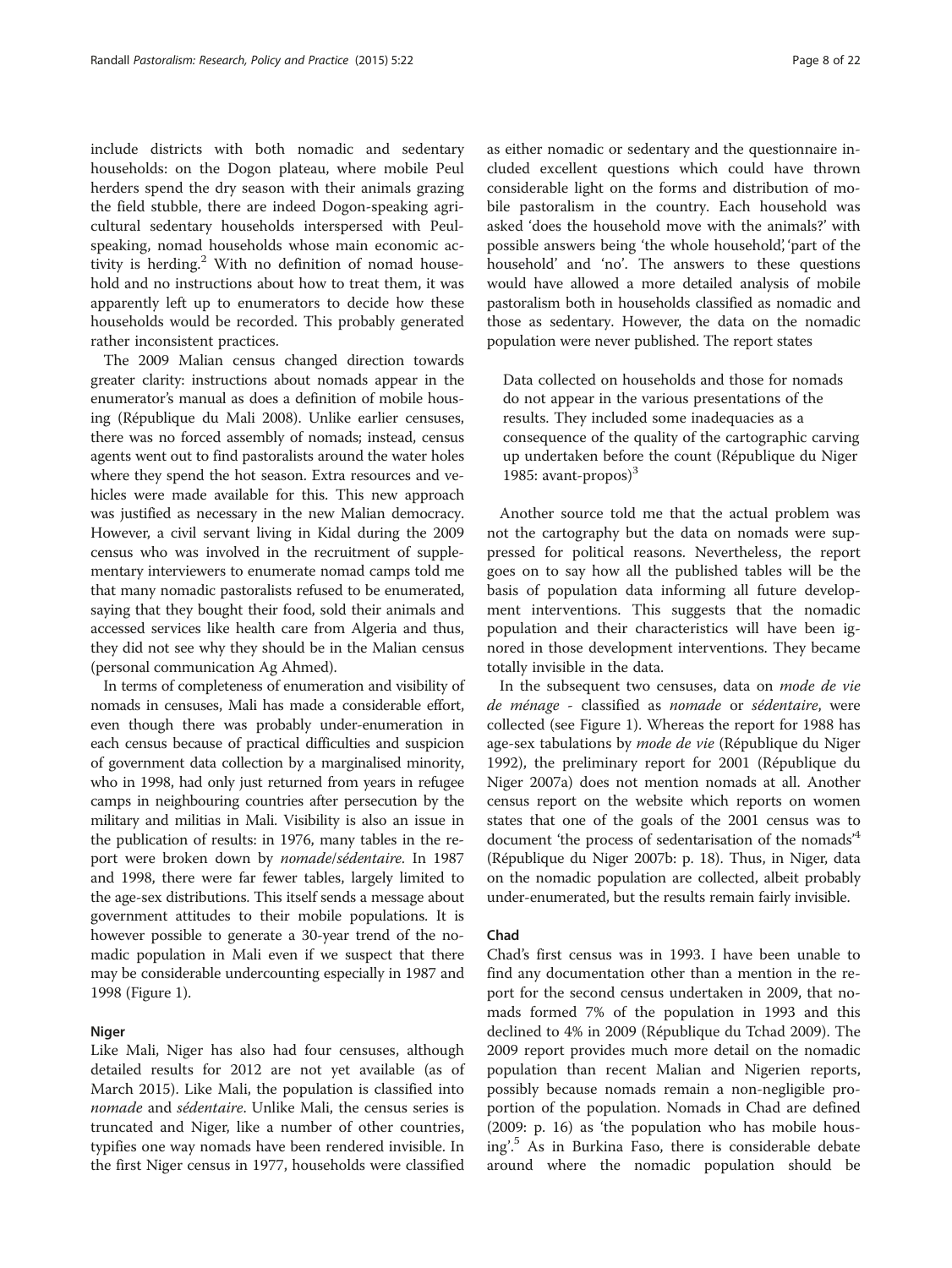recorded: the place where they were enumerated or their administrative affiliation. Tables are produced for both, with priority given to the administrative affiliation. The commentary on population dynamics also comments on the nomad population saying 'the annual intercensal growth rate is 3.6% (3.5% without refugees) – a potential doubling of the population in less than 20 years. This very high growth rate is a result of the fertility rate which remains very high but could also be explained in part by a better coverage in the Census. The growth rate of the nomad population is much lower (0.6%) and can be explained by sedentarisation linked to several factors such as drought and the subsequent degradation in living conditions.' <sup>6</sup> (République du Tchad [2009:](#page-20-0) 17). It is interesting that, although the apparent overall high growth rate is attributed to improved census coverage, the low growth rate of the nomadic population is not considered to be, even partially, a function of difficulties in enumerating mobile groups.

# Mauritania

Mauritania's attitudes to and enumeration of nomadic populations differ from everywhere else. In Mauritania, the dominant ethnic group with political power has a nomadic pastoralist tradition and this has resulted in census data collection methods that focused on the quality of data collection on nomads and broke with the traditional census link between place and enumeration to use the tribal social organisation instead. With the help of INSEE (Institut National de la Statistique et des Etudes Economiques) of France, there was a sample census in rural Mauritania in 1964 to 1965. There is considerable documentary detail about the census methodology built around the tribal structure and lineages, identifying those to interview and then interviewing them and everyone else found in the same place (République Islamique de Mauritanie [1972\)](#page-20-0). It was estimated that 77% of the population was nomadic (Figure [1](#page-5-0)). There were extremely clear and coherent definitions of nomad and sedentary, and all tables in the census report were broken down by sedentary/nomad. A further sample census (sample of nomads but complete enumeration for the sedentary) was undertaken in 1976/1977 which used a similar approach based on the tribal structure to identify respondents, whilst retaining interviews at household level (République Islamique de Mauritanie [nd\\_a](#page-20-0), [nd\\_b](#page-20-0)). At this time, the nomadic proportion of the population was estimated to have declined to just over 30%. A number of different theses have studied this process of sedentarisation of the Mauritanian nomadic population and provide extremely well-justified and plausible explanations (Traoré [1984](#page-20-0); Toupet

[1977\)](#page-20-0). The decline here is not because of invisibility but is a genuine social transformation.

In Mauritania in the 1960s and 1970s, it was possible to use the tribal structure as a way of accessing the nomadic population because of the ethnic homogeneity of the population: such an approach would be impossible in environments with several different pastoral nomad populations each with their own tribal structure, language and organisation, as is the case in Chad, Sudan or Kenya. More recent censuses in Mauritania have abandoned the tribal approach and reverted to conventional methods linking humans with space, through identifying the nomadic population along water courses. It remains the case that nomadic Mauritanians do not perceive themselves to be marginalised or oppressed by the government, which is largely made up of those from the same populations, and thus, there is probably less undercounting than elsewhere. Unfortunately, the preliminary report of the 2013 census on the statistics office website (in Arabic) only presents the results for the sedentary population,<sup>7</sup>,saying that the nomadic results will come later.

#### **Ethiopia**

In Ethiopia, insurgencies and civil wars have made it very difficult to carry out censuses, which makes the question political as well as logistical. This is of course tied up with making pastoralists invisible, since such wars are largely attributed to pastoralists such as the Somali, the Oromo and peoples of the Omo Valley. Until the most recent Ethiopian census in 2007, the representation of mobile pastoralists in Ethiopian censuses has been problematic and somewhat obscure. The first census, in 1984, has five different sorts of household, one of which is 'nomad'; like francophone countries, being nomadic is considered to be a household not an individual characteristic (Central Statistical Authority, Ethiopia [1984](#page-20-0)). However, the census only covered about 81% of the total population of the country, and many of the omitted zones were pastoralist regions

The census has not covered low land areas with nomadic population; rural areas of Asseb, Tigray and Eritrea and some of the urban centers in Tigray, Eritrea and other regions. The population that had not been covered in the census was estimated to be 8,115,904 in 1984 and this accounted for 19% population (Central Statistical Authority [1991](#page-20-0): p. 2)

Considerable effort was spent in estimating the total omitted population, although in terms of their socioeconomic characteristics, the report states (p. 6)

and anyway there is hardly any difference in the population in the areas covered by the census and the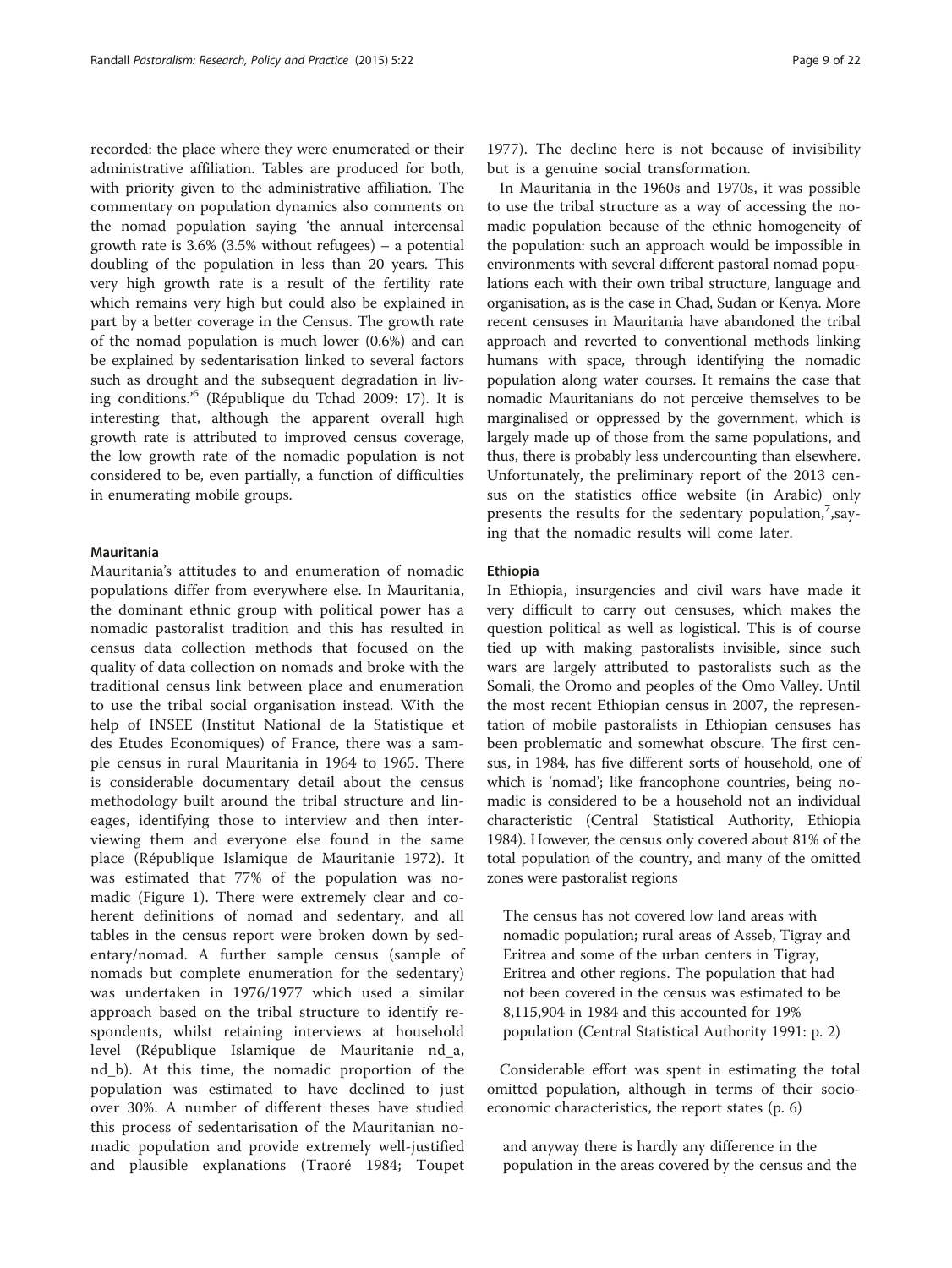population in the areas not covered by the census. Consequently the report presents values obtained from the census as representing the national characteristics.

In the case of the nomadic population, this assumption of similarity seems very improbable.

The 1994 Ethiopian census is also problematic with respect to the demographic visibility of pastoralists. The whole country was censused in 1994, including nomadic populations, except the nomadic populations of Afar and Somalie regions - the two regions where the pastoralists dominate; the sedentary and urban populations of these two regions were censused with everyone else. The nomadic populations were to be censused in 1995 to 1996, and there is indirect evidence that this was done from an Italian report (Bielli et al. [2001\)](#page-19-0). Although the regional-level reports indicate that all the results in those two regions collected in 1994 were problematic, and the whole regions were resurveyed in 1996, it has proved totally impossible to find any reports or any numbers of the nomads in these two zones. The published regional reports only have the data collected in 1994, which exclude these nomad populations. Even the Integrated Public Use Microdata Series (IPUMS) database in Minnesota has been unable to identify the data from this nomad data collection exercise (Robert McCaa personal communication).

The 2007 Ethiopian census was universal apart from a very few administrative districts. Over 2,500,000 nomads (now called pastoralists) were recorded in pastoralist households, across all the regions (Ethiopia Central Statistical Agency [2010:](#page-20-0) pp. 8 to 20). Outside the two main pastoral zones (Somali and Affar [sic]), the numbers and proportion of the population recorded as nomadic increased from 126,715 to 202,908, an increase from 0.26% of the population to 0.3% (data provided by Eshetu Gurmu). It is unclear whether this is because of better enumeration of pastoralists, greater willingness to be enumerated or taking up of a mobile pastoralist lifestyle. Given the Ethiopian government policy towards pastoral zones, it seems unlikely to be the latter.

The 2011 Ethiopian DHS states that 'unlike the first census the second [1994] and third censuses [2007] covered the entire population' (Central Statistical Agency [Ethiopia] and ICF International [2012:](#page-20-0)3). It is not clear whether this is true or not given the impossibility of finding any reports or evidence of the numbers of nomads enumerated in Afar and Somali regions.

# Kenya

Of all the countries with considerable mobile pastoral populations, Kenya has the best census series (with 5 censuses undertaken every 10 years since 1969). In

recent years, with the creation of an arid lands Ministry and pressure from a number of INGOs like Oxfam, there has been considerable effort to both support pastoralists and also to generate good data on the pastoralist populations. However, unlike all the countries considered above, Kenyan census data do not permit the identification of mobile pastoralists separately. Data are collected on and classified by ethnicity, itself the subject of considerable academic debate (Spear and Waller [1993](#page-20-0)). This means that it is possible to understand the evolution of numbers of different pastoral ethnic groups (Turkana, Maasai, Somali, Gabbra, etc.), but these numbers are not disaggregated by lifestyle or mobility, and thus, the numbers of people who remain mobile, who are sedentarised or who have left pastoralism altogether as urban migrants or educated civil servants cannot be separated out. There are many long-term detailed studies of pastoral populations in Kenya, in Turkana (Little and Leslie [1999](#page-20-0)) and around Marsabit (Fratkin and Roth [2005](#page-19-0)) and different research projects with Maasai, all of which demonstrate the major transformations which are occurring in these populations, but cannot provide data on the national scale of those who remain mobile pastoralists.

Thus, the data on Kenya's mobile pastoralist population are probably the best, but the numbers and the evolution of the mobile pastoralist population cannot be evaluated. No questions on the census questionnaire (Republic of Kenya [2010\)](#page-20-0) allow mobility to be evaluated. In the 2009 census, the enumeration of pastoralist populations was highlighted as problematic in a number of districts which appeared to have experienced unrealistic population growth since the 1999 census. The government wanted to re-run the census in these areas, but there was considerable opposition to this idea. There appear to be a number of dimensions to the problems: a major drought over the preceding few years had led to considerable genuine population movement of pastoralists in search of pastures. Conflict led to people crossing the borders from Somalia into Kenya. The census of 2009 was the basis for developing electoral constituencies, and there may have been greater willingness of minority populations to be counted in 2009 compared to 1999 because there was some benefit to being administratively visible. All these contributed to apparently unrealistic natural population growth rates. According to some newspaper reports (Mayoyo [2011](#page-20-0); Jubat [2011](#page-20-0)), there was also evidence that cross-border populations exploited their mobility to move into Kenya for the census (de facto) for a variety of reasons. The irony is that mobility will have facilitated all of these strategies, yet there is no way of actually identifying who is mobile. Yet, by including questions on livestock ownership for the first time, the 2009 census has allowed a complete revaluation (upwards) of the contribution of pastoralism to the Kenyan economy (Behnke and Muthari [2011](#page-19-0)).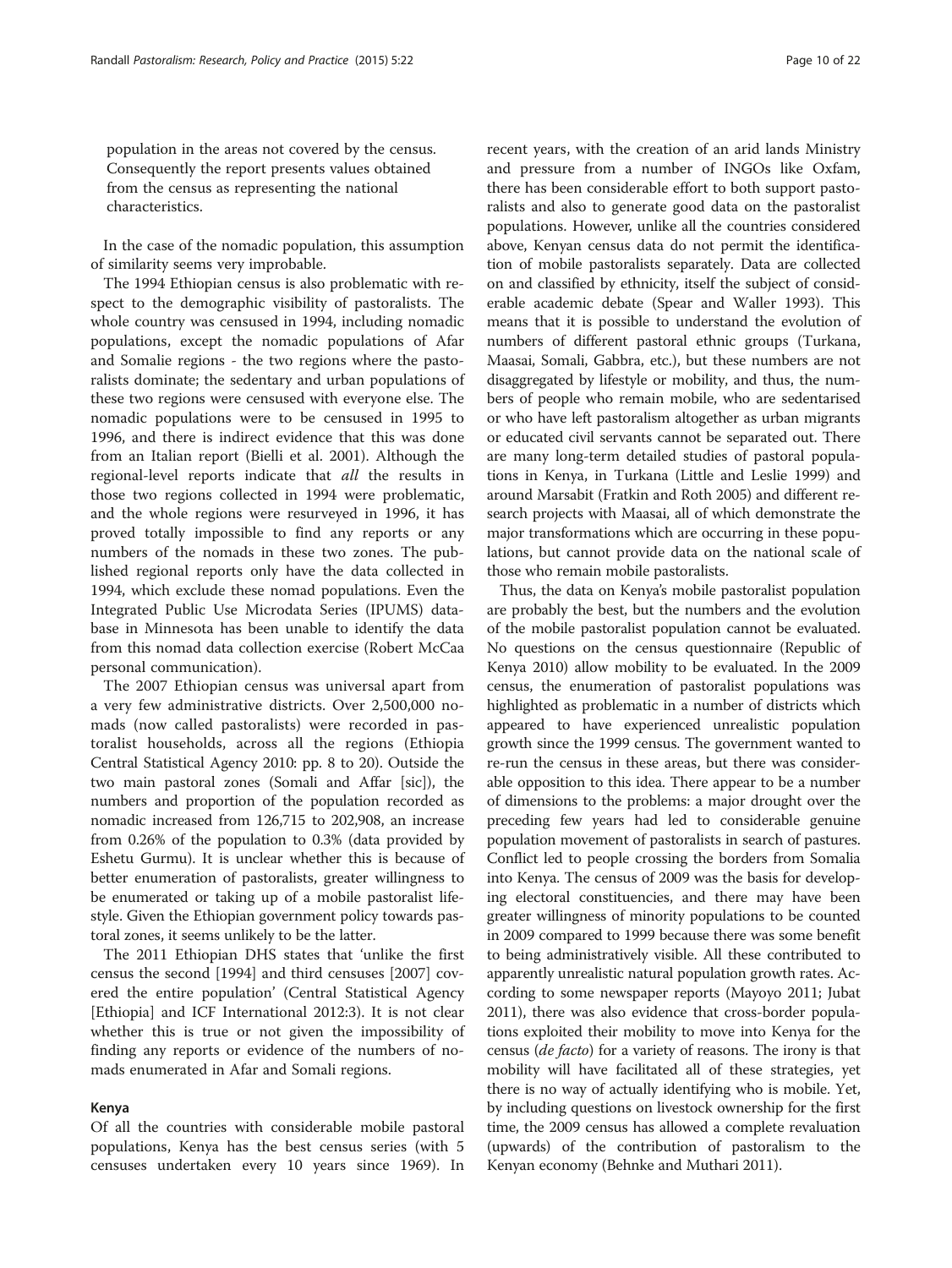#### Tanzania

Pastoralists (and mobile hunter gatherers) in Tanzania are statistically invisible in several ways. The absence of ethnic classifiers in census and survey data is a major way of rendering invisible communities that are largely (although not exclusively) defined by pastoralism in a country where there is a strong political bias towards agriculture. Ethnic labels would be good proxies for livelihoods in geographic areas where diverse production systems (agriculture, pastoralism, fishing and/or hunter gathering are practised) and their absence limit the uses of available data.

For the censuses from 1978 until 2002, Tanzania's approach to mobile pastoralists seems to differ from most other countries. Not only did it render many of them statistically invisible, the documentation around this invisibility is itself difficult to penetrate. In Tanzanian censuses, there was a category of people called 'the migratory population'. According to the methodology report for the 2002 census (p. 28), there were three types of enumeration area: i) normal enumeration areas (EAs) composed of private households; ii) special category EAs composed of collective households like hotels, hospitals, etc.; and iii) special category EAs capturing the migratory population settlements such as temporary camps of nomadic pastoralists, fishermen, honey collectors, etc. Later in this document (p. 52), the migratory population is defined as 'people who have no permanent living residence. They usually move from one living place to another. The reason for this could be that they are looking for new fishing areas, grazing ground etc. Before enumeration the DCEOs contacted their local leaders so as to make special arrangements on how to locate and enumerate such a population. All persons belonging to this category were enumerated where they spent the census night' (United Republic of Tanzania: Central Census Office [2003\)](#page-21-0). The recommendations in the same report (p. 44) suggests that in the future, the 'special category population i.e. fishing camps, mining camps, nomadic populations etc. should be included in the sample design' and this was done for the 2012 census (United Republic of Tanzania [2013](#page-21-0)). Thus, a number of mobile, and probably not so mobile, pastoralists were almost totally invisible in Tanzanian censuses from 1968 to 2002. Age, sex and marital status data for this 'migratory population' were collected, and they are included in the published tables which use these variables, although not disaggregated except for the village population listings. Otherwise though, no data are available on the migratory population. Although at national level, this will have a negligible impact on any indicators, at a disaggregated level, the invisibility is more marked (see Table 1) with the socio-economic characteristics of some administrative areas effectively missing or seriously underrepresented by most census data.

Table 1 Percentage migratory for selected subdivisions within Arusha province: Tanzanian census 2002

| Administrative district | Population 2002 census | % migratory |
|-------------------------|------------------------|-------------|
| Arusha province         | 1,288,088              | 1.54        |
| Ngorongoro District     | 109,516                | 15.3        |
| Nainokanoka ward        | 15,562                 | 22.8        |
| Malambo ward            | 9.614                  | 67.5        |
| Sale ward               | 2,902                  | 100         |

Source: Population tables at village and ward levels provided by NBS

Furthermore, the heterogeneity of the migratory population (including fishermen, honey gatherers, mining communities and mobile pastoralists) means that little socio-economic information can be assumed. The agesex structure of the 'migratory population' demonstrates that this population is not just constituted of young herders: it includes children and the old (Figure [2\)](#page-11-0).

The classification of mobile (or even not so mobile) pastoralists in Tanzanian censuses highlights the Tanzanian government's attitude towards them: their 'special' enumeration areas differ from 'normal' enumeration areas. They are grouped with, but slightly separate from institutional or collective populations and the homeless, but as special EAs, they could never be selected to receive the 'long questionnaire' which collects socio-economic, housing and living standards data. Not only does this mean that their characteristics were inevitably missing from all censuses but also that their (special) enumeration areas could not be selected for the national sampling frame and thus for all subsequent national data collection exercises.

The criteria for classifying communities as migratory are unclear; from the names of the migratory populations in the village listings in the census results, some certainly include communities with solid, stable and relatively immobile traditional housing. One might hypothesise that the official Tanzanian disapproval of pastoralist populations who engage in some mobility and their value systems contributed towards a classification which minimised data collection on them and thus their representation in official statistics, other than as numbers of people by age and sex.

The changes in the Tanzanian census to include the mobile pastoralist populations in the main census questionnaires and the inclusion of questions on livestock ownership in the 2012 render this recent census a much improved tool for understanding the characteristics of the pastoralist population.

# General issues around census data collection on mobile pastoralists

In terms of the visibility of enumerated mobile pastoralists across Africa, there has been a marked improvement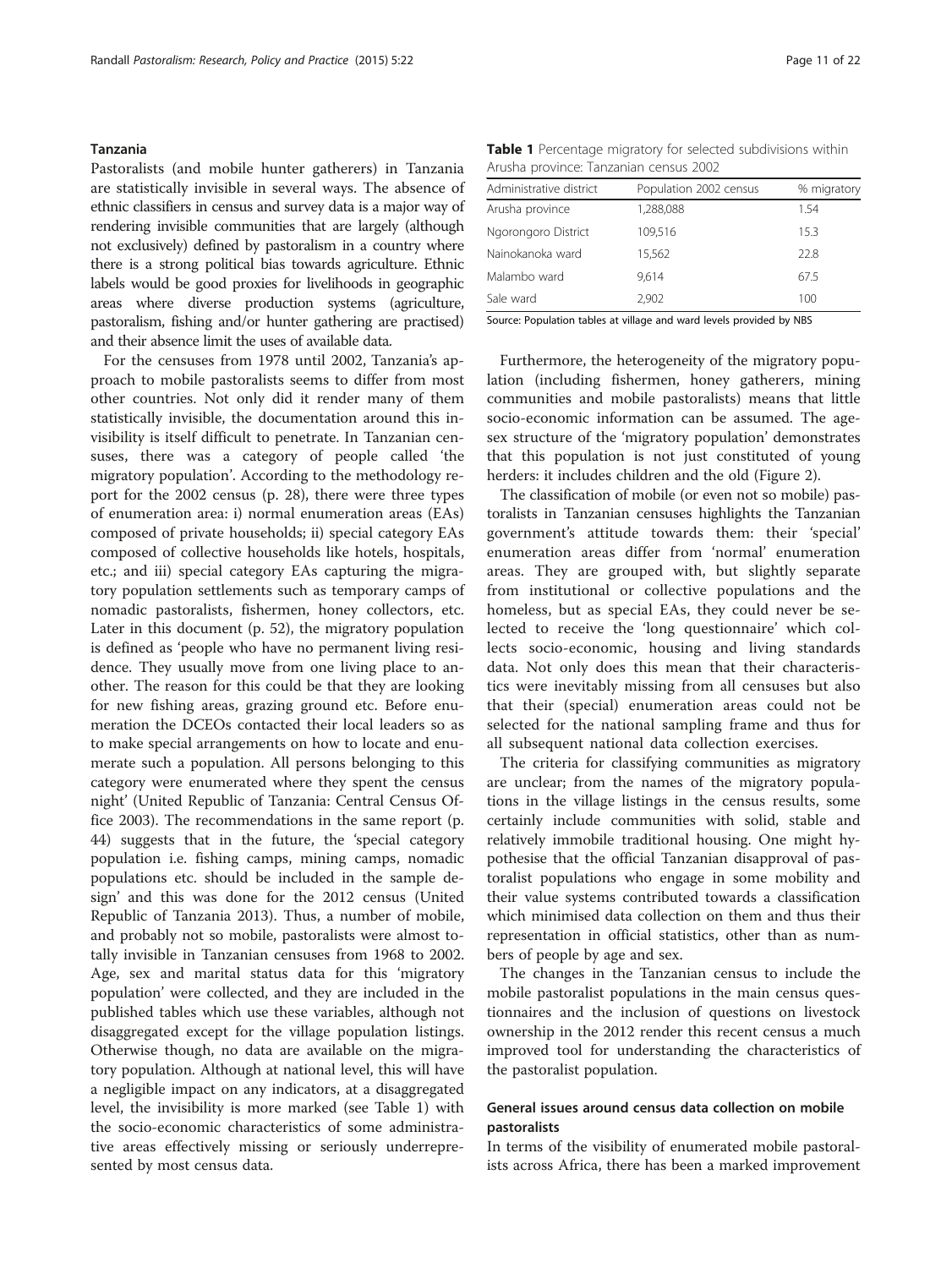<span id="page-11-0"></span>

in the recent round of censuses since 2010. This does not mean that the issue of the inevitable mobility-related under-enumeration has been solved and it should always be borne in mind. Ethiopia has undertaken its first complete enumeration of settled and mobile populations and the numbers, and some characteristics of pastoralists can be identified. Tanzania has included all of its population, and a full questionnaire is used for all. Mali has ceased to order pastoralists to congregate in certain areas to be counted. Mobile populations or nomads can be identified in the censuses in most francophone countries, and socio-economic data are available for them, although it is rarely specified what particular characteristics led them to be classified as nomadic; however, it is not possible to identify them easily in Kenya, Tanzania and Burkina Faso. On the other hand, serious doubts have been raised about the validity of the high numbers of nomads/pastoralists enumerated in Sudan (Darfur Relief and Documentation Centre [2010](#page-19-0)) and in pastoral zones in Kenya (Oparanya [2010\)](#page-20-0).

It is difficult to assess the degree of under-enumeration of mobile populations in censuses. In most countries, the documentation suggests that considerable effort has been expended on enumerating them and making practical and conceptual adaptations to their mobility to include as many as possible. This is being achieved under very challenging conditions: huge and sparsely populated areas with few roads, small and mobile communities whose members are very likely to be illiterate, conflict zones, and a sense of marginalisation from the state which continues to be important even if decentralisation and a greater awareness of and potential participation in democratic processes may be giving local populations more incentive to allow themselves to be counted. This detailed review suggests that, for the countries covered here, the situation is better than that outlined by Carr-Hill [\(2013\)](#page-19-0) and recent improvements suggest that there is some hope for the denominators required by the SDGs.

# Household surveys

Censuses are not the major source of data for many indicators on topics such as mortality, fertility, access to health services and family planning, and there is evidence that not only are mobile pastoralists excluded more systematically from household surveys than from censuses but also, using evidence from Kenya, that pastoral populations are very different from the rest of the country. In terms of population weight, they may be a very small percentage (see Figure [1\)](#page-5-0) although, given under-enumeration, probably 10% to 40% higher than recorded in censuses. This low proportion of the population means, as highlighted in many survey reports, that there would be little or no change in national results if they were included or excluded from the data. However, comparing their characteristics with sedentary populations shows that, in terms of many of the indicators used to measure development, well-being and welfare,<sup>8</sup> they could be classified as seriously disadvantaged.

There are two key relationships between mobile pastoralists, the census and sample surveys: first, the census is usually the source for the national sampling frame, and second, the national sampling frame may be adjusted or used selectively for a specific survey. If mobile pastoralists are under-enumerated in the census, then the enumeration areas (EAs) in which they live will be less likely to be selected for the national sampling frame. Furthermore, if the EAs used for mobile pastoralists were enumerated using a different methodology and have a different classification, then it is very easy to exclude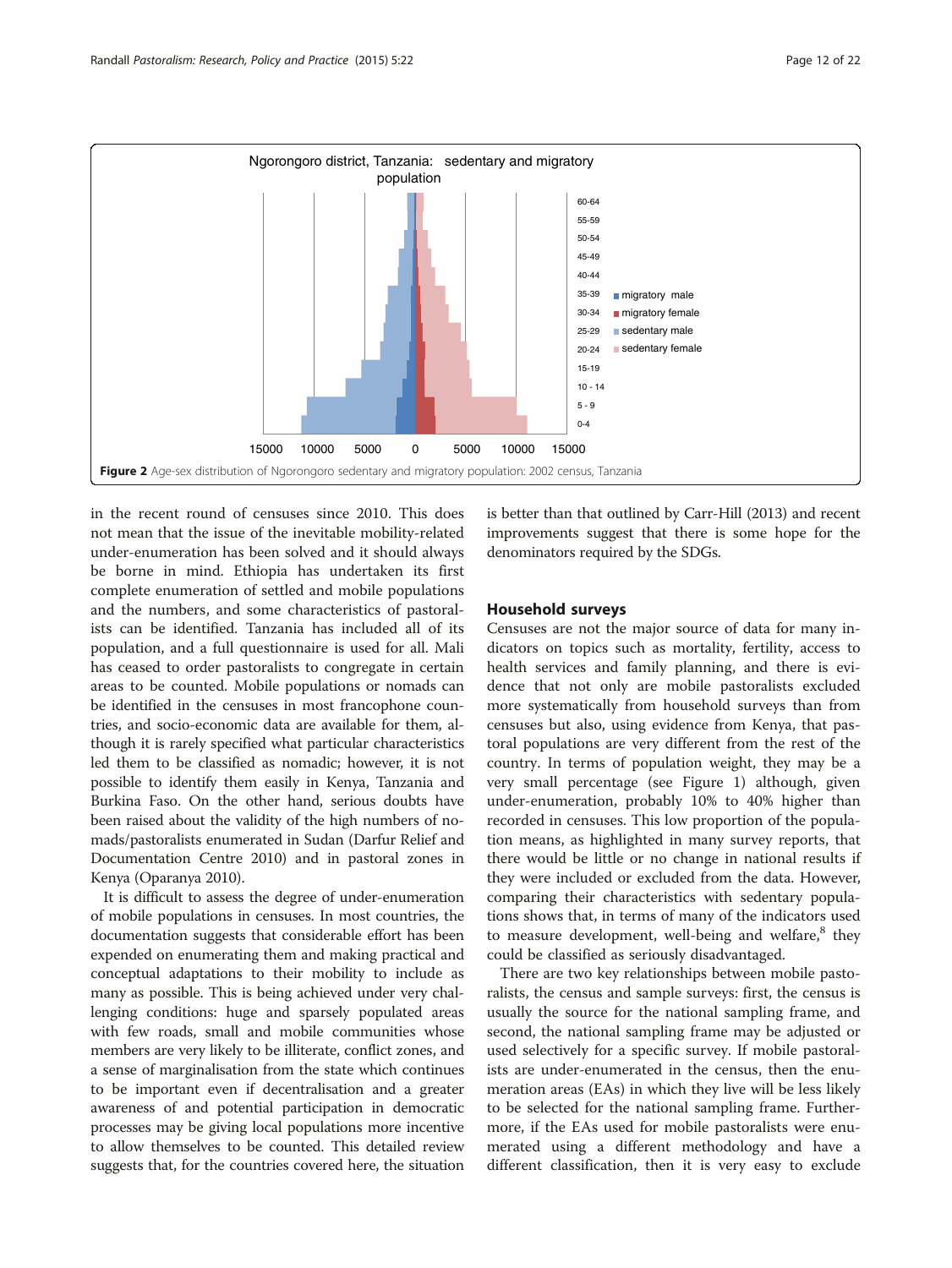them altogether from the sampling frame of any particular survey (see Table [2\)](#page-13-0).

I focus on the DHS survey series below to illustrate the exclusion of mobile pastoralists from household surveys. There are a number of reasons for this: operational since 1985, this data source, of which there are four or five in many countries, is very important for a number of health indicators. Because the data are collected in a standardised format, are open access and are very well documented, they are widely used for national studies and international comparative work over space and over time. They are a major source of data for a large number of PhDs worldwide and used by many researchers to examine numerous issues by using the data in creative ways that go well beyond key indicators. Most DHS survey reports start by stating that 'this is a nationally representative survey' unless certain geographic areas have been excluded (as in the first three Kenya DHS and the Mali 2012 DHS, in which case there is a map in the introduction indicating which areas are excluded). Furthermore, the majority of analyses, published articles and PhD theses which use DHS data start with a statement like 'DHS surveys are all nationally representative' (e.g. Sahn and Stifel [2000](#page-20-0)), and this is often an important justification for using this data source.

# Pastoralist population characteristics in Kenya from the Demographic and Health Surveys

In Kenya, a number of pastoral districts were excluded from the first three DHS surveys (1989, 1993, 1998): Turkana, Samburu, Marsabit and Isiolo districts were not sampled at all, neither was the whole of North-East province. All were sampled in the 2003 and subsequent surveys. Because DHS surveys are only representative at provincial level, one cannot easily assess the impact of excluding Turkana, Samburu, Marsabit and Isiolo, but the characteristics of North-East province can be compared with those of other provinces in 2003. The differences are striking (Figure [3\)](#page-14-0).

Using these simple indicators, Figure [3](#page-14-0) demonstrates that in terms of education or utilisation of different forms of health care, North-East province is totally different from the rest of Kenya, and in terms of typical indicators of socio-economic development, it is seriously disadvantaged. On the other hand, HIV prevalence was 0% in North-East province but higher elsewhere. Although there are a large number of mobile pastoralists in North-East province, these data do not just cover mobile pastoral populations: they also include urban and sedentarised populations (both of whom might be expected to be more schooled and have increased use of services compared to mobile groups). The data do indicate how excluding mobile pastoralists from national

surveys may give a distorted picture for indicators disaggregated down to a local level.

Such a comparison of the included and the excluded is possible for Kenya because exclusions were at provincial level and because DHS coverage is now national. Similar comparisons for other countries are usually impossible because the exclusions are categories of people rather than geographical areas or, if they are geographical areas, they are not entire provinces.

In most African countries with a sizeable population of pastoral nomads, the nomadic populations are excluded from the DHS sampling frames although frequently, this point is made in a footnote or an appendix and after the introduction has stated that it was nationally representative

As can be seen from Table [2,](#page-13-0) where geographic areas are excluded from a DHS, this is made very clear at the beginning of the main body of the report. However, a number of surveys are either silent on how they dealt with mobile populations (Burkina Faso, Tanzania, Uganda) or mention the exclusion of nomadic EAs from the sampling frame in Appendix A (Ethiopia, Mali, Mauritania, Niger, Sudan). Thus, not only are mobile pastoralists invisible in the data, to a considerable extent, this lack of visibility extends to the documentation of the exclusions.

As with the census however, the DHS along with the National Statistics Offices with whom they collaborate have made efforts over recent years to be more inclusive in their representation of pastoral peoples. This is most marked in Kenya but is also the case in Niger, Ethiopia and Uganda. Given that the sampling frames for the DHS usually depend on the census, there remains a trickle-down effect of any census under-enumeration into surveys. Furthermore, there is rarely any explanation of practical measures used to identify mobile households. Thus, although the pastoral zones are included, it remains quite possible that households which are listed exclude the more mobile just because local authorities and chiefs are not aware of them passing through or do not consider that they belong under their jurisdiction. Mobile households which are listed in the cartography phase may be less likely to be found again at the interview stage - as in Chad 1996-7 (Ouagadijo et al. [1998](#page-20-0)). As an example, the proportion of households completed in the 2011 Ethiopian DHS was lower in Affar and Somali regions than in any other region except Gambela (Central Statistical Agency [Ethiopia] and ICF International [2012](#page-20-0): p. 280).

# **Discussion**

African mobile pastoralists are not only invisible in a considerable number of statistical sources and indicators, but the nature of their invisibility is often couched in obscurity. Under-enumeration is almost guaranteed even when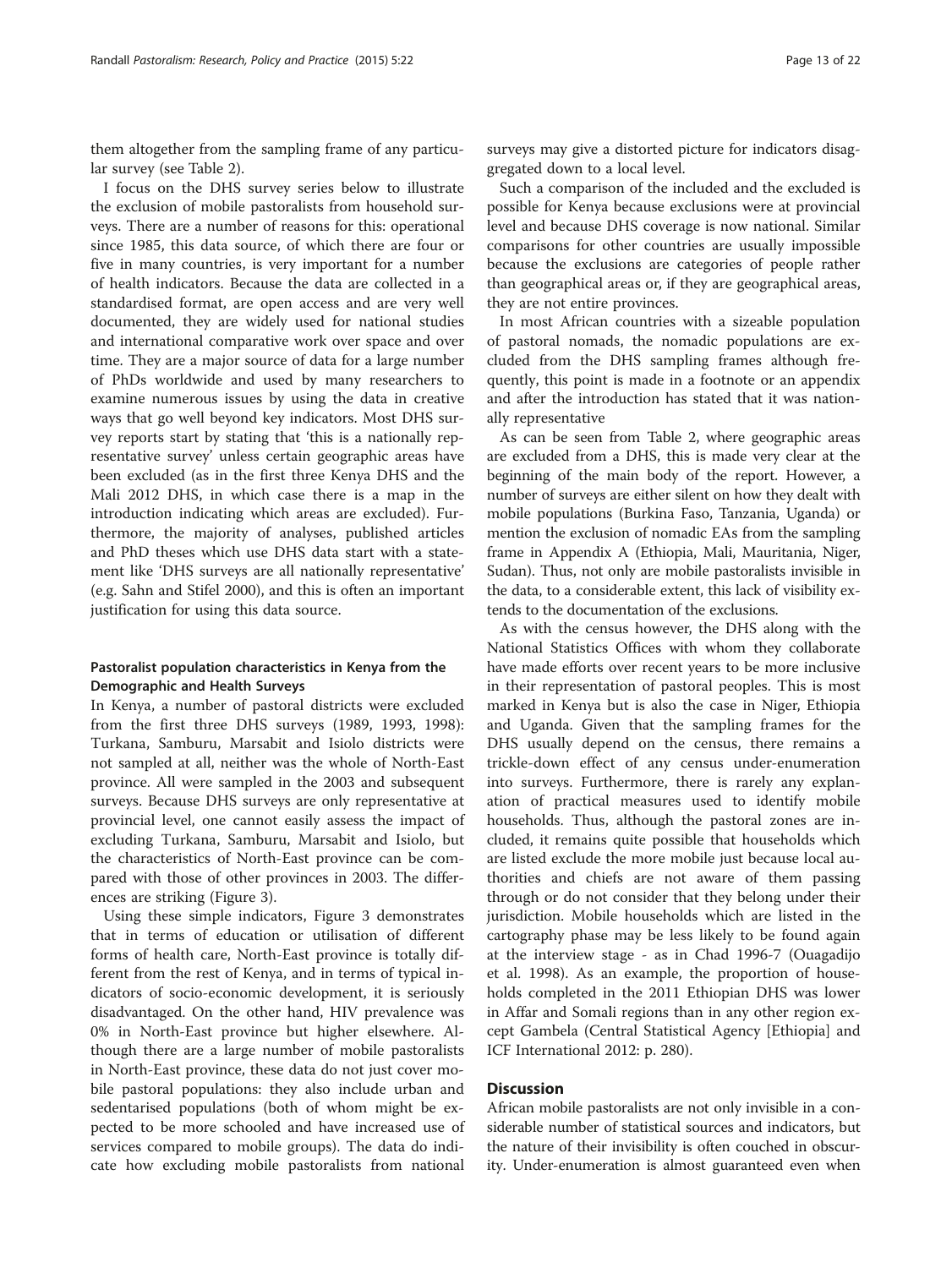| Country      | Years of<br><b>DHS</b>          |                     | Sampling frame Mention of pastoral nomads                                                                                                                                                                                                                                                                                                                                                                                                                                                                      | Place in report where<br>nomads were mentioned |
|--------------|---------------------------------|---------------------|----------------------------------------------------------------------------------------------------------------------------------------------------------------------------------------------------------------------------------------------------------------------------------------------------------------------------------------------------------------------------------------------------------------------------------------------------------------------------------------------------------------|------------------------------------------------|
| Burkina Faso | 1993<br>1998-99<br>2003<br>2010 | Preceding<br>census | No mention in the main text or appendices                                                                                                                                                                                                                                                                                                                                                                                                                                                                      |                                                |
| Chad         | 1996-97                         | 1993 census         | • 3 nomad clusters were mapped in cartography phase but could<br>not be located for survey. 5-6% population in 1993 census<br>was nomadic.                                                                                                                                                                                                                                                                                                                                                                     | p. 11                                          |
|              | 2004                            | 1993 census         | • No mention of nomads                                                                                                                                                                                                                                                                                                                                                                                                                                                                                         | Appendix                                       |
| Ethiopia     | 2001                            | 1994 census         | · In Affar region, only 3/5 zones were covered and in Somalie region,<br>only 3/9 zones. Justified because the population is small and exclusion<br>unlikely to affect national and urban-rural estimates. Sample excluded<br>the nomadic population.                                                                                                                                                                                                                                                          | Footnote to Appendix A                         |
|              | 2005                            | 1994 census         | • There may be some bias in the representativeness of the regional<br>estimates for both the Somali and Affar regions, primarily because<br>the census frame excluded some areas in these regions that had<br>a predominantly nomadic population.'                                                                                                                                                                                                                                                             | p. 7                                           |
|              | 2011                            | 2007 census         | · In the Somali region, in 18 of the 65 selected EAs listed, households<br>were not interviewed for various reasons, such as drought and security<br>problems, and 10 of the 65 selected EAs were not listed due to security<br>reasons. Therefore, the data for Somali may not be totally representative<br>of the region as a whole. However, national-level estimates are not<br>affected, as the percentage of the population in the EAs not covered<br>in the Somali region is proportionally very small. | p. 7                                           |
|              |                                 |                     | • Due to security concerns in the Somali region, in the beginning,<br>it was decided that 2011 EDHS would be conducted only in 3 of 9<br>zones in the Somali region: Shinile, Jijiga and Liben, same as in the<br>2000 and 2005 EDHS. However, a later decision was made to include<br>3 other zones: Afder, Gode and Warder.                                                                                                                                                                                  | Appendix A: p. 275                             |
|              |                                 |                     | • Also oversampling in Affar and Somali in order to have robust<br>regional estimates                                                                                                                                                                                                                                                                                                                                                                                                                          | Appendix A: p. 277                             |
| Kenya        | 1989                            | <b>NASSEP</b>       | • Excludes North-East province and 4 northern districts which together account p. 4 and map<br>for only about 5% of Kenya's population.                                                                                                                                                                                                                                                                                                                                                                        |                                                |
|              | 1993                            |                     | • As for 1989 - but excluded areas less than 4% of Kenya's population                                                                                                                                                                                                                                                                                                                                                                                                                                          | p. 4 and map                                   |
|              | 1998                            |                     | • As for 1993                                                                                                                                                                                                                                                                                                                                                                                                                                                                                                  | p. 6 and map                                   |
|              | 2003                            |                     | • Covered entire country including northern districts excluded from<br>previous surveys. Smaller number of households in NE province<br>because of difficulties in travelling and interviewing in sparsely<br>populated and largely nomadic population.                                                                                                                                                                                                                                                        | p. 6                                           |
|              |                                 |                     |                                                                                                                                                                                                                                                                                                                                                                                                                                                                                                                | p. 7                                           |
|              | 2008-9                          |                     | • Whole country including arid and semi-arid. Fewer households in<br>NE province                                                                                                                                                                                                                                                                                                                                                                                                                               | pp. 7 to 8                                     |
| Mali         | 1987                            | ??                  | · Rural stratum only representative at 90% to 95% because excluded<br>all rural populations in Tombouctou and Gao regions and all<br>nomadic population                                                                                                                                                                                                                                                                                                                                                        | p. 4                                           |
|              | 1995-6                          | 1987 census?        | • Excluded rural populations of Gao, Tombouctou and Kidal<br>because of 65% national territory and only 10% population.<br>No mention of nomads.                                                                                                                                                                                                                                                                                                                                                               | Footnote p. 7                                  |
|              | 2001                            | 1998 census         | • Excluded all nomad EAs as identified in the census                                                                                                                                                                                                                                                                                                                                                                                                                                                           | p. 301 Appendix A                              |
|              | 2006                            |                     | • Excluded all nomad EAs                                                                                                                                                                                                                                                                                                                                                                                                                                                                                       | Appendix                                       |
|              | 2012-13                         | 2009 census         | • Excluded whole of North of country for security reasons. Highlights<br>that it is not representative and not comparable to previous DHS                                                                                                                                                                                                                                                                                                                                                                      | Preface and map<br>and p. 11.                  |
| Mauritania   | 2000-1                          |                     | Only sedentary population                                                                                                                                                                                                                                                                                                                                                                                                                                                                                      | Appendix A                                     |

<span id="page-13-0"></span>Table 2 Coverage of nomadic populations in (Demographic and Health Surveys (DHS)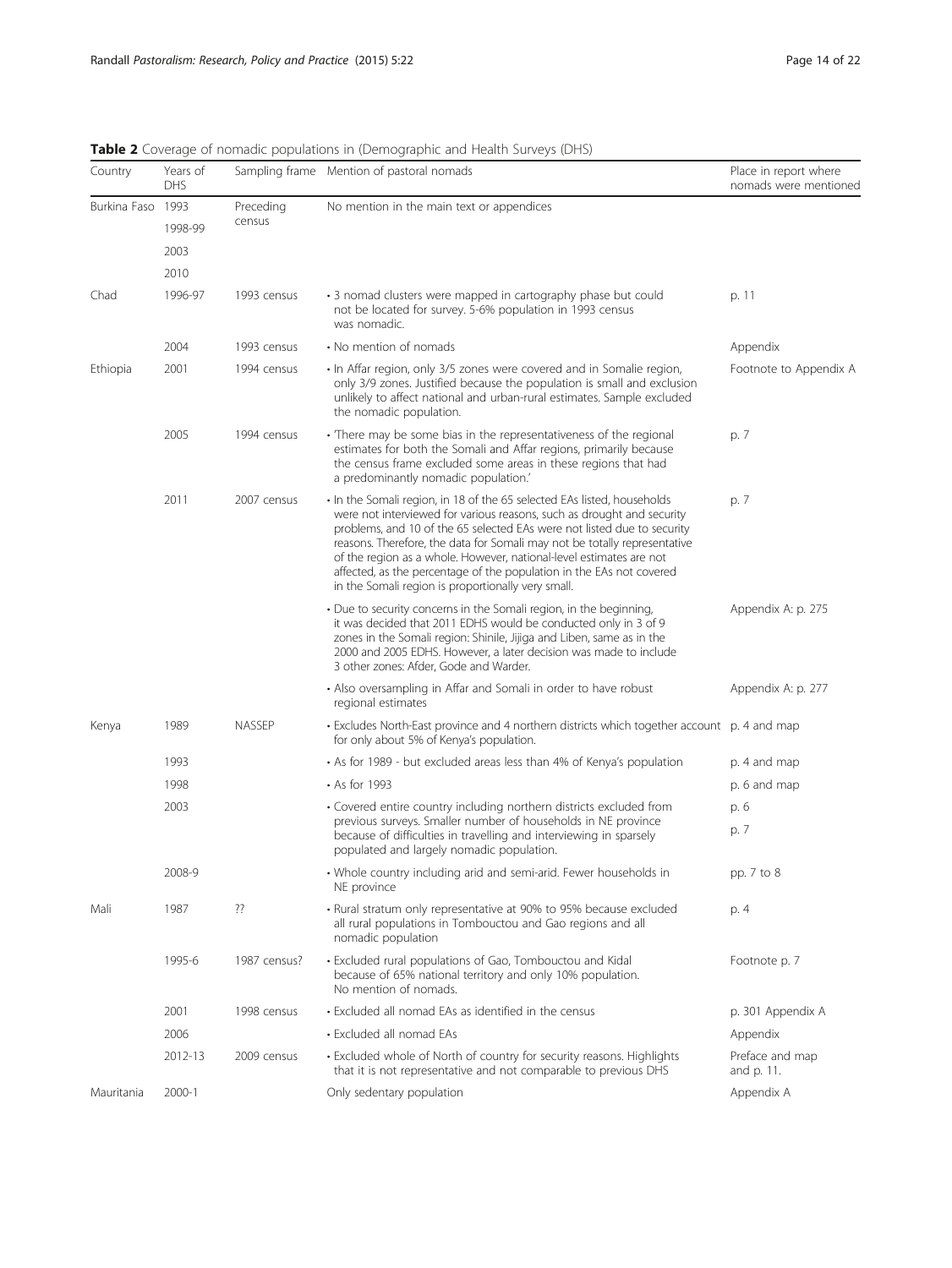| Niger    | 1993       | 1988 census | • Excluded some pastoral zones in the northern desert. Excluded<br>areas about 1/3 surface area but less than 1% population     | Appendix A |
|----------|------------|-------------|---------------------------------------------------------------------------------------------------------------------------------|------------|
|          | 1998       |             | • As for 1993 plus extra zones excluded for security reasons<br>(mainly in nomad zones). About 4.7% population not represented. | Appendix A |
|          | 2006       | 2001 census | • Included most of the nomad zones omitted in previous surveys                                                                  | Appendix A |
|          | 2012       | 2001 census | • Excluded 3.5 clusters in Agadez because of security.<br>Included nomadic zones excluded in previous surveys                   | p. 8       |
|          |            |             |                                                                                                                                 | Appendix A |
| Sudan    | 1989       |             | • Excluded South Sudan because of insecurity and excluded<br>the nomadic population of North Sudan                              | Appendix A |
| Tanzania | 1991-92    | 1988 census | . No mention of mobile pastoralists but census excluded migratory EAs.                                                          |            |
|          | 1996       |             | • Same FAs as in 1991                                                                                                           |            |
|          | 1999       |             | • Same FAs as in 1991                                                                                                           |            |
|          | 2004-5     | 2002 census | . No mention of mobile pastoralists but census excluded migratory EAs.                                                          |            |
|          | 2010       |             | • As for 2004 to 2005                                                                                                           |            |
| Uganda   | 1989       |             | • 9 districts excluded for security reasons (20% of population).<br>No mention of pastoralists                                  | p. 5       |
|          | 1996       |             | • Because of insecurity, 8 EAs not surveyed                                                                                     | p. 5       |
|          | $2000 - 1$ |             | • 4 districts excluded for security reasons. 5% of total population                                                             | p. 4       |
|          | 2006       | 2002 census | • First DHS to cover whole country including Karamoja<br>(pastoralist) and IDP camps both of which were oversampled             | p. 40      |
|          | 2011       | 2002 census | • Covered whole country. Karamoja had the lowest proportion<br>of completed selected rural households                           | Appendix A |

<span id="page-14-0"></span>Table 2 Coverage of nomadic populations in (Demographic and Health Surveys (DHS) (Continued)

Source: [DHS](#page-19-0) country reports [www.dhsprogram.com/publications/](http://www.dhsprogram.com/publications/)

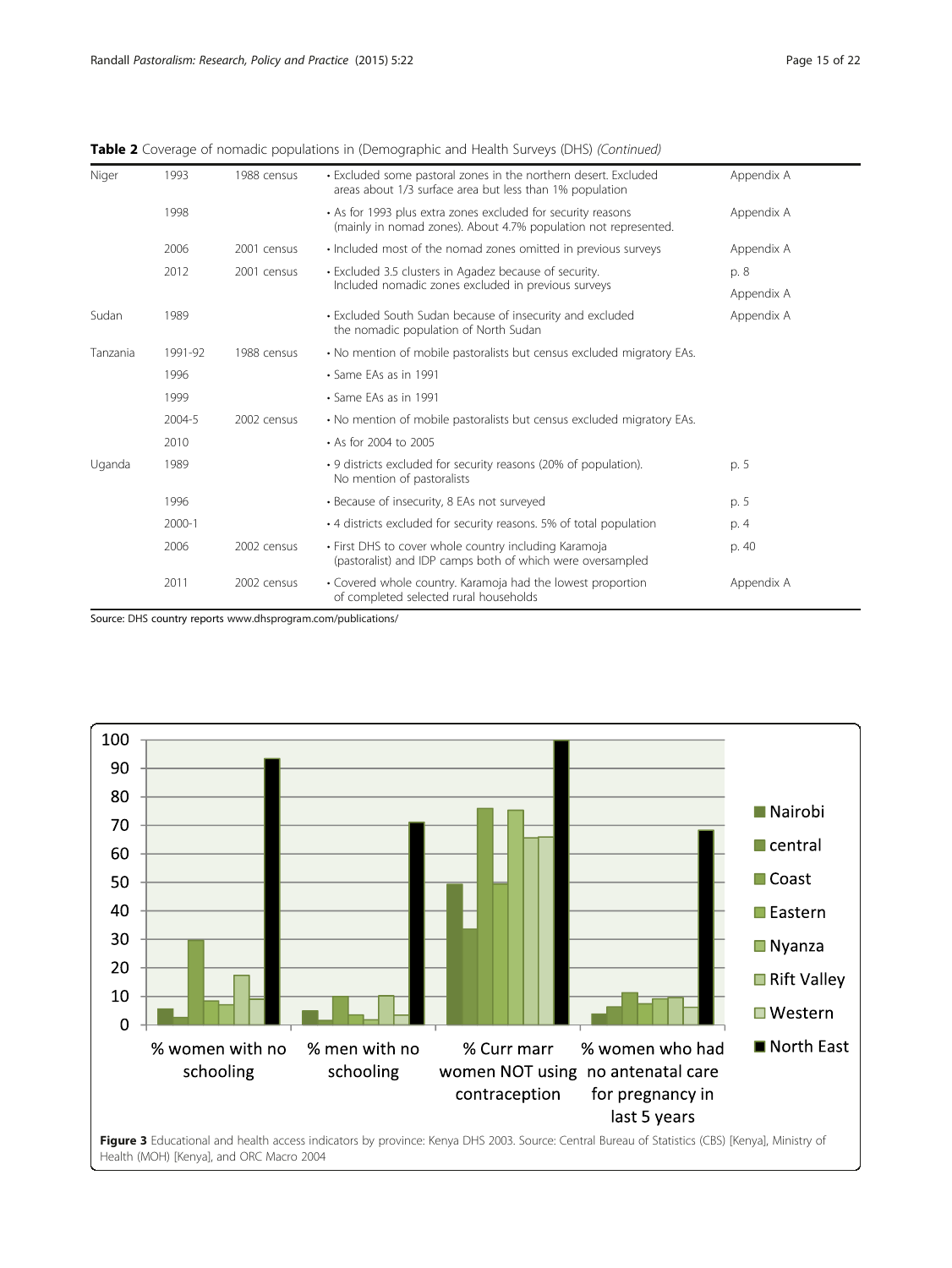huge efforts are made to include them in the census. This in itself is not surprising. However, where mobile pastoralists are included in the enumeration and are identifiable, the almost total absence of definitions and criteria means that we have little idea what the actual figures might mean. It becomes difficult to know what place on the mobile-sedentary continuum and pastoralist-other economic activities spectrum the households classified as nomad actually lie. Although there is considerable evidence about the problems and repercussions generated by census categories, it is clear from the mobile pastoralist case that an absence of categories with their attendant definitions is even more problematic. It can lead to situations with huge, and largely inexplicable, disparities in numbers as exemplified in the abstract of a recent publication on Mali which states 'In Mali, nomads (Maures, Tuareg and Peulh) constitute about 1.25 million people' (Ag Ahmed [2015:](#page-19-0) my translation). Yet, the Mali census undertaken in 2009 enumerated  $133,084$  nomads<sup>9</sup> - a nearly 10-fold difference. In most countries, there are no clear questions to census respondents which would allow them to classify their lifestyle, and in the only case where simple, appropriate questions were asked, the Niger 1977 census, the data were never published. It seems likely that, in the absence of guidelines and definitions, stereotypes or even personal political agendas held by individual enumerators are likely to influence the way they characterise different households that they encounter.

The absence of categories and definitions itself conveys attitudes towards these mobile populations. Either this absence indicates that the distinction between nomade and sédentaire is so obvious that it needs no further explanation (like male and female) - which is clearly not the case given the wide spectrum of lifestyles, mobile housing and engagement with pastoralism - or it implies that this categorisation does not matter to national priorities.

Furthermore, the nomadic households that are most likely to be captured by censuses are probably not representative of the whole cross section of pastoral society but are more likely to be those close to settlements, those in large groups around substantial water sources and those who are less mobile. They may well have very different socio-economic characteristics to those who are omitted in the data collection exercise.

Whatever the vagaries of census data collection, in most countries, mobile pastoralists are more visible in censuses than in sample surveys where a number of different pathways contribute to their exclusion. This has serious ramifications for pastoralists' representation in the Sustainable Development Goals, where many of the indicators will depend on survey data. This is not the only problem to be confronted. The goal of the SDGs as outlined by the DG (2014 p. 7) '… a data revolution is unfolding, allowing us to see more clearly than ever where we are and where we need to go, and to ensure that everyone is counted.'. In this new era, almost everything is being built on 'measurable targets and technically rigorous indicators' p. 28. The international community is being made more responsible for the poor, but the principal channel of information about this responsibility is through the medium of quantitative data. There is little doubt that, in the majority of countries, mobile pastoralists were excluded from the indicators measuring progress towards the MDGs. The questions then become firstly, whether ways can be found to include them and represent them in the SDGs and secondly, whether they want to be included or whether many would prefer to remain invisible.

A number of different household survey series are used to produce data to inform government policies and development programmes and to generate indicators used for monitoring MDGs and SDGs: Demographic and Health Surveys (DHS), Household Budget Surveys, MICS and Living Standards Measurement Study (LSMS). Here, I focused on the DHS surveys partly because of ease of access to the standardised documentation (itself a reason why this data source is very widely used). In contrast, investigation of the Niger LSMS documentation demonstrated considerable ambiguity about the inclusion of mobile pastoralists. The pastoral zones were certainly included in the data set, but it was unclear whether mobile households were selected from the sampling frame [\(Republic of Niger 2013\)](#page-21-0).

Disaggregation is one dimension of the SDGs which is a challenge for many indicators (IUSSP [2015\)](#page-20-0). However, it is challenging in a different way for mobile pastoralists: to be workable, disaggregation will often follow administrative boundaries. In the contemporary world, there are few administrative districts that only contain mobile pastoralists - almost all will have small towns, settled populations and inmigrants from elsewhere. Furthermore, mobile pastoralists usually move beyond and over administrative boundaries although most will have an administrative affiliation to a particular geographic area and many censuses do record this. The disaggregation may be no better at portraying the particular needs and characteristics of mobile pastoralists than previous statistical regimes, and the matching of numerators and denominators is likely to be extremely challenging.

So, should there be new ways of conceptualising data on mobile pastoralists and new ways of collecting such data? In some contexts, and for some populations, one could replicate the Mauritanian approach to their sample census in 1964 and 1977 - using the tribal chiefs and the lineage system. This might work for some populations, for example Somali groups, but is unlikely to be viable for most: collecting such data would be hugely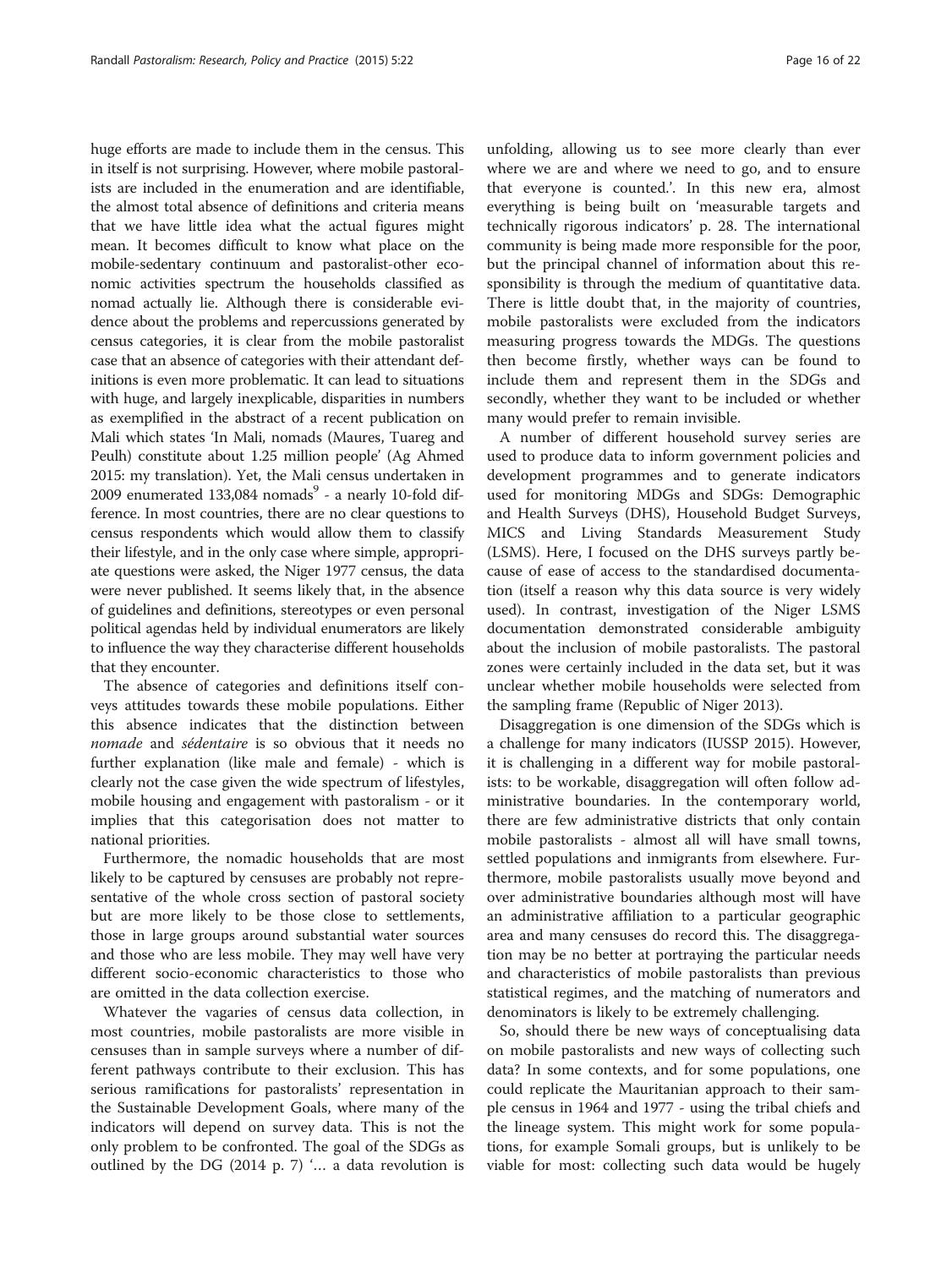labour intensive, and in populations where for decades people have left pastoral production because of drought, conflict, schooling and myriad other reasons, such approaches would only capture a particular social subset. However, in contrast to censuses which probably tend to enumerate the least mobile, such approaches might be a good way to capture the most mobile and the most integrated into traditional power structures and social organisation although care would need to be taken to avoid double counting of more sedentary individuals. Innovative ways of collecting demographic data on both mobile herders and their herds have been tested (Jean-Richard et al. [2014](#page-20-0)) in a feasibility study in Chad using mobile phones and small-scale incentives to report events, which showed that relatively good demographic data could be collected this way, although a number of problems remain to be resolved. Both these approaches are locally targeted - they cannot be replicated on a national scale; they would add to the, already well-developed, collection of local studies on mobile pastoral populations (see Randall [2008](#page-20-0) for examples), but they would be impossible to integrate into the national data collection schemes and thus into the pathways to reporting many of the SDG indicators.

Have the numbers of mobile pastoralists decreased over the twentieth century? The (flawed) census data indicate that the proportions of the population engaged in a mobile lifestyle have declined (see Figure [1](#page-5-0)) and a considerable literature points to the sedentarisation of both the rich (a small minority) and the poor who have lost most/all their livestock and thus no longer need to be mobile. Although there are claims that nomads have lower natural fertility than sedentary populations (Randall [2008](#page-20-0)), in most contexts, these claims are difficult to substantiate and contemporary evidence indicates that populations in pastoralist zones have higher fertility than those in more settled or more urban areas, a factor primarily related to access to schooling and to health and contraceptive services. Nevertheless, it means that populations of pastoralist origin will often have very high population growth rates, possibly higher than elsewhere in the countries concerned, and therefore, all things being equal, one would expect their proportion to increase, not decrease.

Figure [4](#page-17-0) shows the same census data used in Figure [1](#page-5-0) but with numbers rather than proportions giving a rather different picture about the dynamics of mobile pastoralism. The lack of time series for Ethiopia precludes a commentary: numbers in Chad and Niger are relatively stable, have declined considerably in Mauritania, and declined in Mali and then picked up again. Over the last 25 years, Mali has, however, experienced a rebellion which caused most pastoralist Tuareg and Maures to flee to Mauritania for several years before repatriation

and much sedentarisation in Mali (Randall and Giuffrida [2006](#page-20-0)). More recently, events in Libya caused many former Malian Tuareg who had moved there to return to Mali. The coup d'état in 2012 and the subsequent chaos and temporary secession of an Islamic State in the north of the country implicated many nomadic Tuareg in diverse ways, and new waves of refugees fled again to neighbouring countries over 2012 to 2014. All these events have influenced the populations of mobile pastoralists, their presence in the country or in refugee camps in neighbouring countries and also their likelihood of responding to any survey or census.

Without going down a crude and inappropriate route of carrying capacity, it is likely that across the whole arid-semi-arid belt, rainfall uncertainty, herd mobility and economic viability, the capacity of the land is limited in its ability to support extensive pastoralism alone. It would be unsurprising if the numbers of nomadic humans that the livestock can support could increase much although diversification into other economic activities and livelihoods can complement pastoralism, most such activities encourage sedentarisation rather than nomadic pastoralism. Rather than looking at the proportions of the population, this approach gives a much more positive perspective on pastoralist population dynamics. However, it does not alter the fact that, apart from the bare (probably underestimated) numbers, these numerically relatively stable populations remain largely invisible in national statistics and international indicators.

In many of the countries which feature in Figure [4](#page-17-0) and those which are absent (Kenya, Sudan, Tanzania and Somalia), the appearance/disappearance or visibility and invisibility of mobile populations has political dimensions. These may be related to conflict, power struggles and desires to manipulate population numbers, or movements of persecuted pastoralist populations into refugee camps in neighbouring countries, where, by definition, they are no longer mobile pastoralists, but may also be excluded from census enumerations. These issues do seem to affect mobile pastoralists disproportionately, and one could speculate about why this should be so. The frequency with which mobile pastoralists are blamed in some way for poor data (or inconvenient and unwanted data results) makes them appear like convenient scapegoats because their mobility means that it is usually impossible to verify any claims made. But, there are also political dimensions to the general exclusion of nomadic pastoralists from national data; with the exception of Mauritania, pastoralists with their mobile lifestyle are seen as rather disreputable, certainly uncontrollable, and a blot on a country's international image (Morton [2010](#page-20-0)). They would be even bigger blot if appropriate data were available because the nature of many of the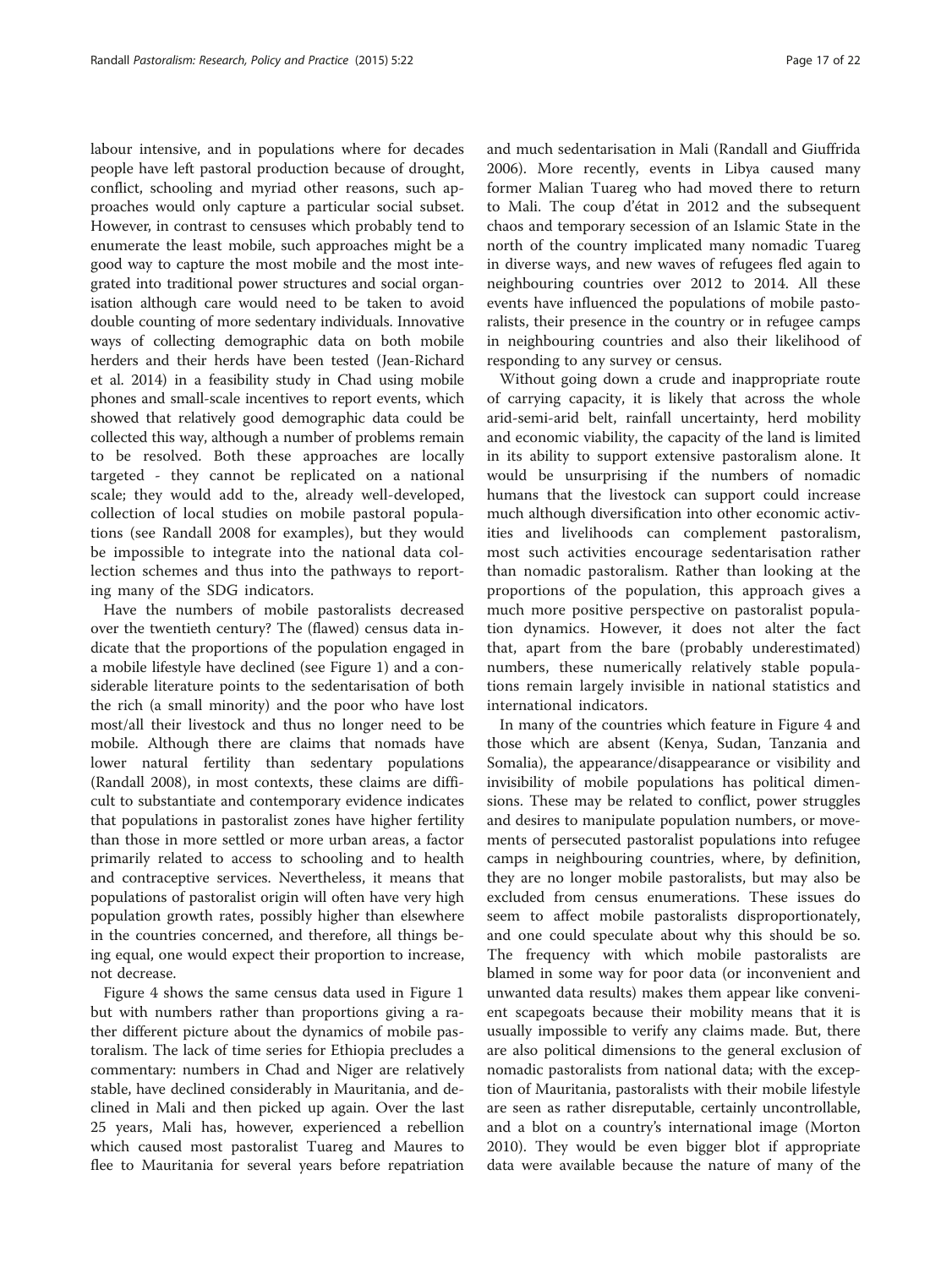<span id="page-17-0"></span>

indices measuring 'development' captures aspects of life which may be seen as inappropriate or irrelevant for a mobile lifestyle.

# Conclusion

In documenting the extent to which mobile African pastoralists have been invisible in the demographic record in the past half century, I have shown that the invisibility itself is very heterogeneous and multi-layered. There are data on the numbers of nomads but little more than crude (probably undercounted) numbers of groups of people who are so poorly defined and with such poor meta data that we have little idea of who these groups encompass or any of their defining characteristics. This suggests that, in most of these countries excepting Mauritania, enumerating the nomads was important to demonstrate the full size of the national population, but there was very little interest in terms of really knowing anything about their characteristics. Given that most census reports state that census data are important for planning and development, and that is often the main explicit justification for undertaking this extremely expensive data collection operation, then one can conclude that mobile pastoralists are not, and never were, intended to be a target for focused and well-adapted interventions. Sedentarisation and transforming them into 'proper' citizens is another matter.

A number of different pathways to invisibility have been identified. These include poor definitions and

poorly specified instructions to enumerators, forced congregation with the onus to be enumerated placed on the respondent, data collected on far fewer characteristics of individuals and their household, collection of data which are ill adapted to measuring poverty and wealth of mobile pastoralists, categorisations which fail to capture key elements of mobile pastoral well-being and adaptations such as split and flexible households, lack of published tables, inability to identify from the data - and particularly from published tables - the particular characteristics of mobile pastoralists, specific types of enumeration area enabling easy exclusion from sampling frames, deliberate exclusion from most sample surveys, and the temporal disjunction between the cartography and the interviewing phases of a survey meaning that mobile groups are unlikely to be identified in both. These are coupled with a more general spatial and political marginalisation in many countries which means that pastoral nomads are far less likely to be schooled and to have good contact with administrative services, and thus fundamental data, such as age, which are collected, are likely to be less accurate than for other populations.

In DHS surveys where mobile pastoralists are excluded from the sampling frames, there are often statements justifying the exclusion saying 'it is only 2/3/4% of the population and inclusion would make no difference to national indicators'. Although this is true, if those indicators could be disaggregated down to the local population level, the excluded populations would almost certainly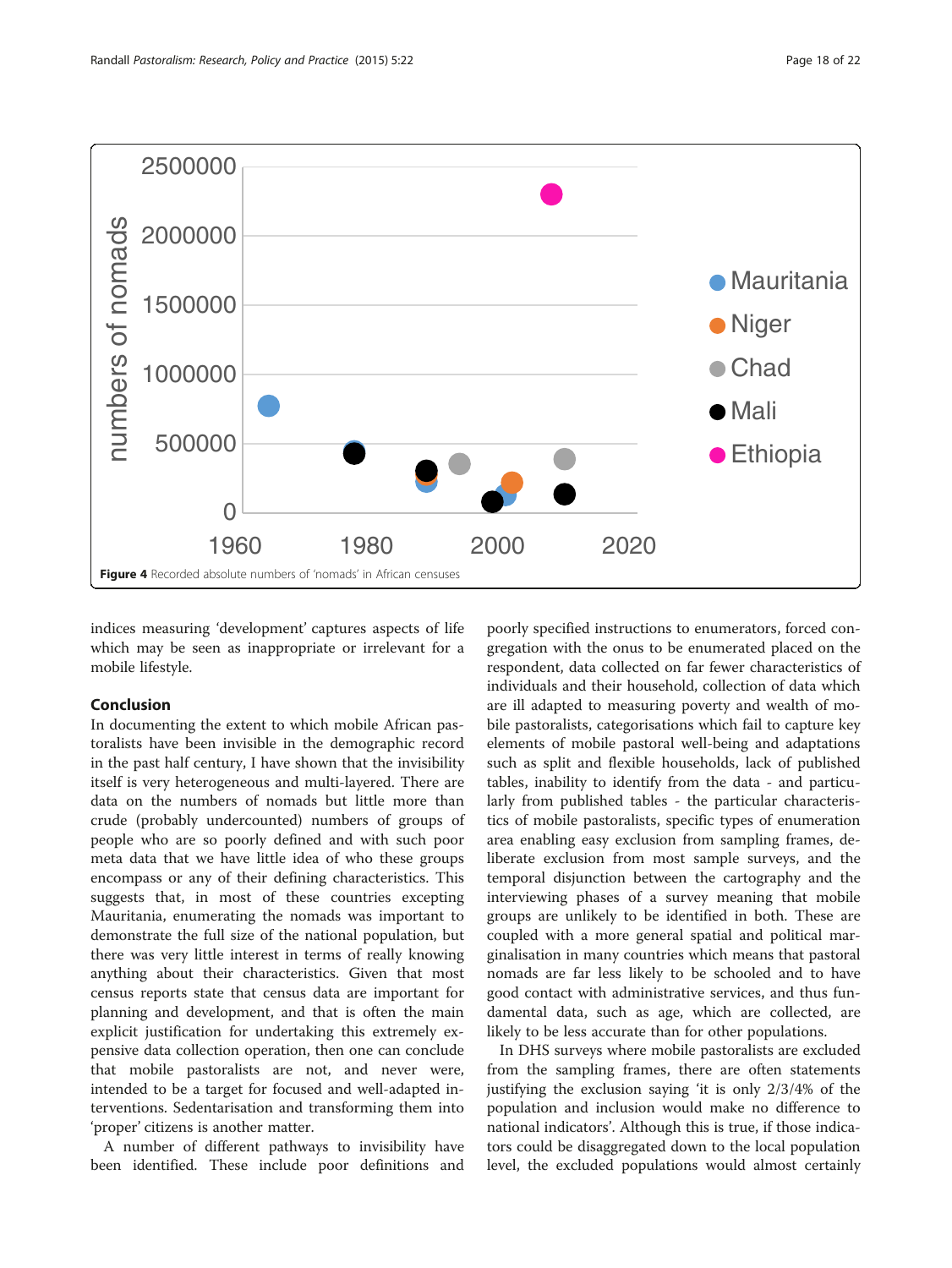be extremely different and usually highly disadvantaged compared to the national average. The demand for disaggregation in the SDGs may mean that they can no longer be swept under the carpet.

These countries do not generally want their mobile pastoralists to be totally invisible. A desire to have as complete a census enumeration as possible, both in terms of signalling competence to the outside world and also in terms of having accurate overall population numbers, means that a great effort is made to find and count mobile populations, and in many cases, considerable documentation ensures that the effort made is recognised. However, there is generally insufficient information and data collected to know which individuals, households and populations are genuinely using mobility as an important aspect of their production and the importance of mobility across the country in ensuring a viable and successful extensive pastoralist economy.

Furthermore, the lack of any coherent time series of data mean that we really have little idea of the population dynamics of mobile pastoralism: it is fairly unambiguous that as a family-managed production system, it has largely disappeared in Mauritania although one suspects the mobility of herds and herders remains much higher than that of the general population, but that this is masked by the collected of mobility data at household rather than individual level. Mali too, with four censuses, shows a rapid decline in nomades, but here, the role of conflict which has particularly affected the mobile pastoralist ethnic groups means that the data in recent years are very difficult to interpret. Kenya and Tanzania have time series data, but it is impossible to identify the degree of pastoral-related mobility in the census data. Kenya does have household-level livestock ownership for the 2009 census.

We will never know the absolute numbers of mobile pastoralists for the half century between independence in the early 1960s and 2010 which was probably the time when there was greatest proportional drop-out from this way of life as a result of a combination of a number of interrelated factors: climatic (dry after the relatively wet years of the 1940s and 1950s), political (pressures of sedentarisation, political control of those seen as uncontrolled and at the margins) and socio-economic (pressure from government, NGOs and international development organisations). However, the critical factor now is no longer the population history, although that would have been useful, but whether these populations are doomed to remain invisible in the next phase of the development story: that of the Sustainable Development Goals and the data revolution. If mobile pastoralists are to be represented, then ways need to be found of ensuring they are in the denominators via the censuses, which is not too difficult because the systems to do so are

already largely in place and have been refined over 30 years. However, the definitions and the characteristics of mobile populations in different categories in the census need to be much clearer and better documented in order for them to be compatible with other data sets. Most importantly, different ways need to be found of ensuring that mobile pastoralists and other mobile populations are included in other sources of data collection, including household surveys, and not simply excluded because they are difficult to manage. Furthermore, given that it is quite likely that their characteristics and indicators differ considerably from those for other populations, adequate sample sizes are necessary to enable estimates of indicators. If necessary and appropriate, data from neighbouring countries should be pooled. In the case of mobile pastoralists, this often makes sense because ecosystems, ethnic groups and lineages rarely respect international frontiers.

# Recommendations

Sample surveys should make considerable effort to include mobile pastoralists. This means that they need to be included at the cartography and listing stages and decisions need to be made about who is resident. Extra information needs to be obtained to ensure that any mobile pastoralists in an area are known about. Most now have mobile phones, and phone numbers could be a way of ensuring they are included in the survey if the household is selected.

Censuses and surveys need to have better documentation about any extra measures taken to identify mobile pastoralists (or specifically mention the absence of any such measures). Where categories such as 'nomade' are used, there needs to be a definition of the criteria used to define 'nomade'. Instructions to enumerators need to be provided and the criteria for 'nomade' included in the enumerators' manuals.

In order to have a better understanding of the different forms of human mobility associated with pastoralism, the questions, used in Niger 1977, on whether all, part of none of a household moves with livestock would be a simple but effective way of improving understanding about mobility. Inclusion of questions on livestock ownership and numbers (as in the recent Kenyan and Tanzanian censuses) would demonstrate clearly the contribution of pastoralism to the national economy as well as permit sampling of pastoralist populations in surveys.

# **Endnotes**

<sup>1</sup>"Le cas des populations nomades aurait necessité une méthode d'investigation différente qui ne soit pas fondée sur la notion de résidence. Apres la sécheresse des années 1970, nombre de familles nomades ont tendance à se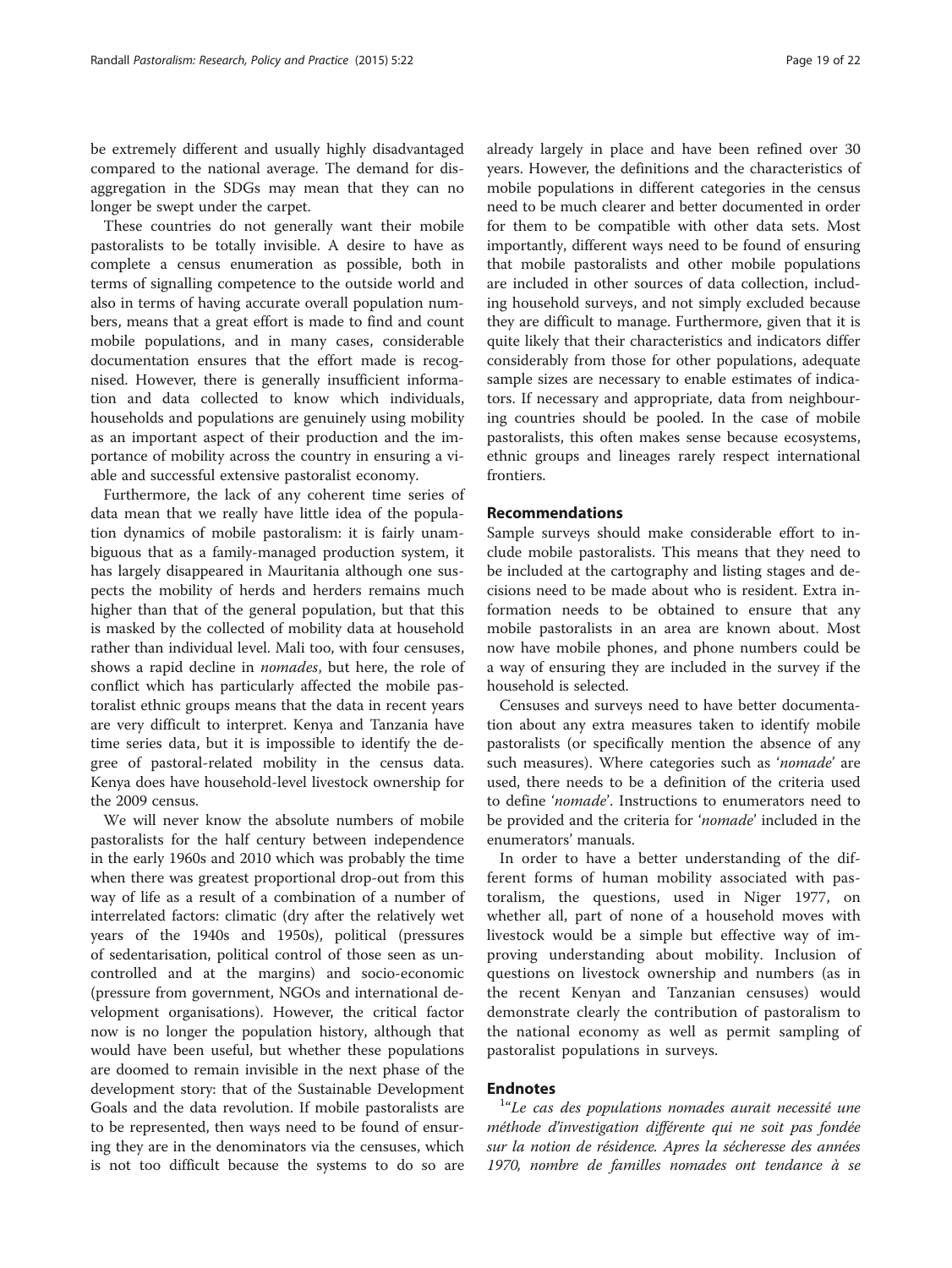<span id="page-19-0"></span>sédentariser; on a alors consideré les campements comme des simples villages dont les habitants ont été inscrits en tant que résidents présents ou absents. L'inadaptation des définitions introduit une imprécision dans le denombrement des populations, tout particulièrement dans le département du Sahel. De plus entre le nomadisme et la sédentarisation il existe de nombreuses situations transitaires dont les limites ne sont pas toujours très strictes. Et, dans ce cas, l'application de definitions particulières n'aurait peut-être pas été suffisant pour améliorer la precision des données." (Haute Volta [1978](#page-20-0) census report: p. 41)

<sup>2</sup>Although a close look at the data suggests that there are also a number of misattributed households such as a single Dogon-farming household classified as nomadic amongst other sedentary Dogon households, or vice versa, a single Peul- or Tamasheq-speaking herding household was classified as sedentary amongst a community of otherwise nomadic households. <sup>3</sup>

<sup>3"</sup>les données collectées relatives aux ménages et celles portant sur les nomades ne figurent pas dans les diverses présentations des résultats. Elles comportent quelques insuffisances du à la qualité des opérations de découpage cartographiques menées avant le dénombrement" (Niger census report 1977: p. 6) <sup>4</sup>

 $4$ le processus de sedentarisation des nomades

 $^5$ la population qui a un habitat mobile

6 Le taux annuel moyen d'accroissement intercensitaire est de 3,6% (3,5% sans les réfugiés), soit un doublement potentiel de la population en moins de 20 ans. Ce taux très élevé résulterait du niveau de fécondité encore très élevé mais pourrait s'expliquer aussi en partie par une plus grande exhaustivité du dénombrement au RGPH. Le taux d'accroissement de la population nomade est beaucoup plus faible (0,6%) et pourrait s'expliquer par la sédentarisation liée à plusieurs facteurs dont la sécheresse et la dégradation des conditions de vie qui s'en est suivie

<sup>7</sup>Thanks to Muhammed Ahmed for the translation.

<sup>8</sup>Which may be rather inappropriate indicators and certainly not necessarily the ones that pastoral populations subscribe to - but that is a different story.

<sup>9</sup>And a total of 1,718,309 individuals over the age of 3 with Peul, Tamasheq or Maure as their mother tongue.

#### Competing interests

The author declares that she has no competing interests.

#### Acknowledgements

Presentations of earlier versions of this paper benefitted from comments from the staff and students at McGill University, Montreal, and from GIERSA in Montreal and Quebec. The paper could not have been written without the availability of the fantastic archive of documentation of old African francophone censuses and surveys help by ODSEF, Université Laval, Quebec [\(https://](https://www.odsef.fss.ulaval.ca/) [www.odsef.fss.ulaval.ca/\)](https://www.odsef.fss.ulaval.ca/) and Richard Marcoux. The IPUMS source documents ([https://international.ipums.org/international/enum\\_materials.shtml](https://international.ipums.org/international/enum_materials.shtml)) were also invaluable. Thanks to Katherine Homewood, Ernestina Coast and three anonymous reviewers for the comments on earlier versions.

Received: 19 June 2015 Accepted: 6 October 2015 Published online: 04 November 2015

#### References

- Ag Ahmed, MA. 2015. Des agents de santé communautaires pour la promotion de la santé des pasteurs nomades au Mali. Global Health Promotion. doi[:10.1177/1757975915573879](http://dx.doi.org/10.1177/1757975915573879)
- Behnke, Roy, and David Muthari. 2011. The contribution of livestock to the Kenya Economy. IGAD LPI Working Paper No. 03–11. Great Wolford: Odessa Centre.
- Behnke, Roy, Ian Scoones, and Carol Kerven (eds.). 1993. Range ecology at disequilibrium: New models of natural variability and pastoral adaptation in African Savannas. London: Overseas Development Institute.

Bielli, Carla, Berhanu Gezu, Isaias Amare, and Orasi Arianna. 2001. Population growth and environment in Ethiopia. Addis Ababa & Rome: Central Statistical Authority and Institute for Population Research- National Research Council. [http://www.irpps.cnr.it/etiopia/pdf/Population\\_Growth\\_and\\_](http://www.irpps.cnr.it/etiopia/pdf/Population_Growth_and_Environment.PDF) [Environment.PDF](http://www.irpps.cnr.it/etiopia/pdf/Population_Growth_and_Environment.PDF) Accessed October 2014.

Bonfiglioli, Angelo Maliki. 1990. Pastoralisme, agropastoralisme et retour: Itinéraires sahéliens. Cahiers des Sciences Humaines 26: 255–266.

Bonnet, Bernard, and Guibert Bertrand. 2014. Stratégies d'adaptation aux vulnérabilités du pastoralisme: Trajectoires de familles de pasteurs (1972-2010). Afrique Contemporaine 2014(1): 37–51.

Brainard, Jean. 1991. Health and development in a rural Kenyan community. New York: Peter Lang.

Carr-Hill, Roy. 2013. Missing millions and measuring development progress. World Development 46: 30–44.

Carr-Hill, Roy. 2014. Measuring development progress in Africa: The denominator problem. Canadian Journal of Development Studies 35: 136–154.

Catley, A, Jeremy Lind, and Ian Scoones. 2013. Pastoralism and development in Africa: Dynamic change at the margins. Abingdon and New York: Earthscan.

Coleman, David. 2012. The twilight of the census. Population and Development Review 38(supp): 334–351.

Darfur Relief and Documentation Centre. 2010. 5th population and housing census in Sudan - an incomplete exercise. Geneva: DRDC. [http://](http://southsudaninfo.net/wp-content/uploads/reference_library/reports/5th_population_housing_census_sudan.pdf) [southsudaninfo.net/wp-content/uploads/reference\\_library/reports/](http://southsudaninfo.net/wp-content/uploads/reference_library/reports/5th_population_housing_census_sudan.pdf) [5th\\_population\\_housing\\_census\\_sudan.pdf.](http://southsudaninfo.net/wp-content/uploads/reference_library/reports/5th_population_housing_census_sudan.pdf) Accessed 12 March 2015.

Davis, Kevin, Benedict Kingsbury, and Sally Engle Merry. 2012. Indicators as a technology of global governance. Law and Society Review 46: 71–104.

- de Jode, Helen. 2010. Modern and mobile: The future of pastoral production in Africa's drylands. London: IIED & SOS Sahel International.
- Demographic and Health Surveys (DHS)<http://www.dhsprogram.com/> Accessed 17 June 2015
- Dyer, Caroline. 2013. Does mobility have to mean being hard to reach? Mobile pastoralists and education's 'terms of inclusion'. Compare 43: 601–621.

Espeland, Wendy, and Michael Sauder. 2007. Rankings and reactivity: How public measures recreate social worlds. American Journal of Sociology 113: 1–40.

- Espeland, Wendy, and Mitchell Stevens. 2014. A sociology of quantification. European Journal of Sociology 49: 401–436.
- Foucault, Michel. 2003. Governmentality. In The essential Foucault: Selections from the essential works of Foucault 1954-1984, ed. Rabinow Paul and Rose Nikolas, 229–245. New York: The New Press.
- Fratkin, Elliot. 2014. Ethiopia's pastoralist policies: Development, displacement and resettlement. Nomadic Peoples 18: 94–114.
- Fratkin, Elliot, and Eric Roth. 2005. As pastoralists settle. New York: Kluwer. Galaty, John. 2014. 'Unused' land and unfulfilled promises: Justifications for
- displacing communities in East Africa. Nomadic Peoples 18: 80–93. Galaty, John. 2015. Pastoralism in anthropology. In International encyclopedia of
- the social and behavioral sciences, second edition, ed. Wright JamesD. Kidlington, Oxford: Elsevier Ltd.
- Guimond, Eric, Norbert Robitaille, and Sacha Senecal. 2009. Les Autochtones du Canada : une population aux multiples definitions. Cahiers québécois de démographie 38(2): 221–251.

Hacking, Ian. 1990. The taming of chance. Cambridge: Cambridge University Press. Homewood, Katherine. 2008. Ecology of African pastoralist societies. Oxford: James Currey.

Howe, LD, B Galobardes, A Matijasevich, D Gordon, D Johnston, O Onwujekwe, R Patel, E Webb, D Lawlor, and JR Hargreaves. 2012. Measuring socio-economic position for epidemiological studies in low- and middle-income countries: a methods of measurement in epidemiology paper. International Journal of Epidemiology 41(3): 871–886. doi:[10.1093/ije/dys037.](http://dx.doi.org/10.1093/ije/dys037)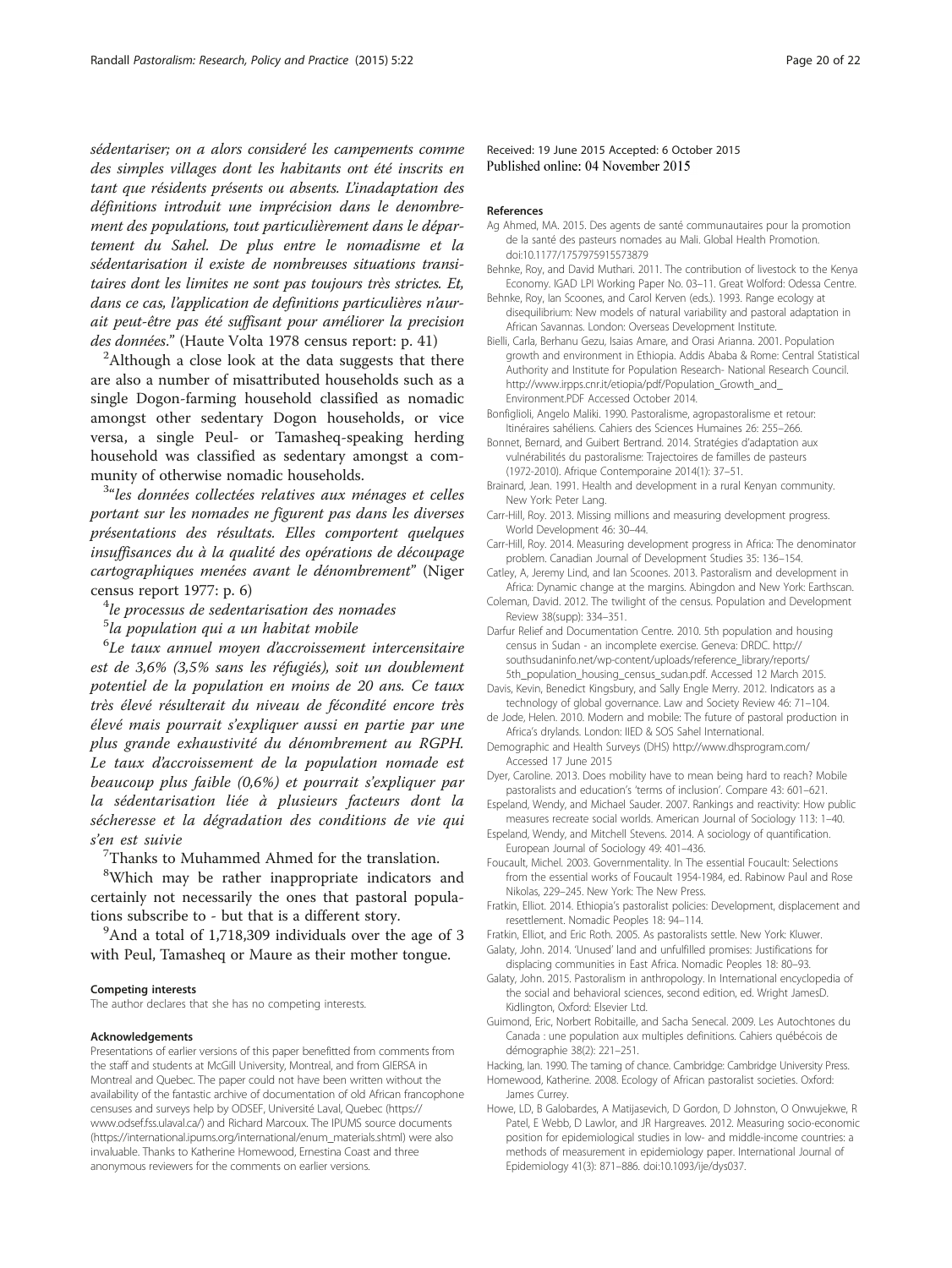- <span id="page-20-0"></span>Hughes, Lotte. 2006. Moving the Maasai: A colonial misadventure. Basingstoke, UK: Palgrave Macmillan.
- IUSSP. 2015. The IUSSP on a data revolution for development. Population and Development Review 41: 172–177.
- Jean-Richard, Vreni, Lisa Crump, Doumagoum Moto Daugla, Jan Hattendorf, Esther Schelling, Jakob Zinnstag. 2014. The use of mobile phones for demographic surveillance of mobile pastoralists and their animals in Chad: Proof of principle. Global Health Action 7: 23209. [http://dx.doi.org/10.3402/](http://dx.doi.org/10.3402/gha.v7.23209) [gha.v7.23209](http://dx.doi.org/10.3402/gha.v7.23209)
- Jubat, Adow. 2011. Standard digital news: Leaders reject planned census, term it biased.. [https://www.standardmedia.co.ke/?articleID=2000040052&story\\_title=](https://www.standardmedia.co.ke/?articleID=2000040052&story_title=Leaders-reject-planned-census,-term-it-biased) [Leaders-reject-planned-census,-term-it-biased.](https://www.standardmedia.co.ke/?articleID=2000040052&story_title=Leaders-reject-planned-census,-term-it-biased) Accessed 15 March 2015.
- Kratli, Severio, Marie Monimart, Blamah Jalloh, Jeremy Swift, and Ced Hesse. 2014. Accompagner la mobilité pastorale au Tchad: Construction d'un modèle innovant d'intervention pour le développement. Afrique Contemporaine 2014(1): 69–82.
- Lane, C. 1996. Pastures Lost: Barabaig economy, resource tenure, and the alienation of their land in Tanzania. Nairobi: Initiatives Publishers.
- Legg, Stephen. 2014. Foucault's population geographies: Classifications, biopolitics and governmental spaces. Population Space and Place 11: 137–156.
- Little, M, and P Leslie (eds.). 1999. Turkana herders of the dry savanna. Ecology and biobehavioural response of nomads to an uncertain environment. Oxford: Oxford University Press.
- Mayoyo, Patrick. 2011. Kenya: Go ahead with repeat census, urge NGOs. The Nation.. <http://allafrica.com/stories/201108161302.html> Accessed 15 March 2015.
- Merry, Sally Engle. 2011. Measuring the world: Indicators, human rights, and global governance. Current Anthropology 52: S83–S95.
- Morton, John. 2010. Why should governmentality matter for the study of pastoral development? Nomadic Peoples 14: 6–30.
- Porter, Theodore M. 1995. Trust in numbers: The pursuit of objectivity in science and public life. Princeton: Princeton University Press.
- Randall, Sara. 2008. African Pastoralist Demography. Chapter 8 in Ecology of African Pastoralist Societies. (editor) K.Homewood. Oxford: James Currey.
- Randall, Sara. 2009. La natalité Touarègue: des représentations coloniales aux réalités post-rébellion. In Mémoires et démographie : Regards croisés au Sud et au Nord, ed. R Marcoux and Dion Jennifer, 253–259.. Collection Cahiers du CIEQ. Quebec: Presses de l'Université Laval.
- Randall Sara, and Ernestina Coast. 2015. Poverty in African households: the limits of survey representations. Journal of Development Studies 51(2): 162–177. <http://dx.doi.org/10.1080/00220388.2014.968135>.
- Randall, Sara, and A Giuffrida. 2006. Forced migration, sedentarisation and social change: Malian Kel Tamasheq. In Nomadic Societies in the Middle East and North Africa: Entering the 21<sup>st</sup> century, ed. Chatty Dawn, 431-462. Leiden: Brill.
- Randall, Sara, Ernestina Coast, and Tiziana Leone. 2011. Cultural constructions of a critical demographic concept: The survey household. Population Studies 65(2): 217–229.
- Randall Sara, Ernestina Coast, Philippe Antoine, Natacha Compaore, Fatou-Binetou Dial, Alexandra Fanghanel, et al. 2015. UN census 'households' and local interpretations in Africa since Independence. Sage Open April-June: 1-18. doi:[10.1177/2158244015589353](http://dx.doi.org/10.1177/2158244015589353)
- Sahn, D, and D Stifel. 2000. Poverty comparisons over time and across countries in Africa. World Development 28(12): 2123–2155.
- Schor, Paul. 2009. Compter et classer. Paris: Histoire des recensements américains EHESS.
- Scoones, Ian (ed.). 1994. Living with uncertainty: New directions in pastoral development in Africa. London: Intermediate Technology Publications.
- Scott, Pete. 1998. Seeing Like a State: How Certain Schemes to Improve the Human Condition Have Failed. New Haven: Yale University Press.
- Selzer, William, and Margo Anderson. 2001. The dark side of numbers: The role of population data systems in human rights abuses. Social Research 68: 481–513.
- Spear, Thomas, and Richard Waller (eds.). 1993. Being Maasai. London: James Currey.
- Swift, Jeremy. 1988. Major issues in pastoral development with special emphasis on selected African countries. Rome: FAO.
- Szreter, Simon, Hania Sholkamy, and A Dharmalingam. 2004. Contextualizing categories: Towards a critical reflexive demography. In Categories and contexts: Anthropological and historical studies in critical demography, ed. Szreter Simon, Hania Sholkamy, and A Dharmalingam, 3–32. Oxford: Oxford University Press.
- Toupet, Charles. 1977. La sédentarisation des nomades en mauritanie centrale sahelienne. Universite de Paris VII.
- Traoré, Sadio. 1984. La sédentarisation et la migration en Mauritanie de 1965 à 1976: Mesure et interprétation. Mémoire à la Faculté des Etudes Supérieurs, University of Montreal.

United Nations Secretary General (UNSG). 2014. The road to dignity by 2030: Ending poverty, transforming all lives and protecting the planet, 34. New York: United Nations. [http://www.un.org/ga/search/view\\_doc.asp?symbol=A/](http://www.un.org/ga/search/view_doc.asp?symbol=A/69/700&Lang=E) [69/700&Lang=E](http://www.un.org/ga/search/view_doc.asp?symbol=A/69/700&Lang=E) Accessed 14 May 2015.

#### Government documents produced by Statistical Offices (by country) Burkina Faso (Haute Volta)

République de Haute Volta. 1978. Recensement Général de la Population 1975: résultats définitifs, volume 1: les données nationales. Ouagadougou: Ministère du Plan et de la Coopération.

#### Chad

- Ouagadijo, Bandoumai, Kosteingar Nodjimadji, Joel Nodjimbatem Ngoniri, Ningam Ngakoutou, Keumaye Ignégongba, Joel S. Tokindang, Oumdague Kouo, Bernard Barrère, Monique Barrère. 1998 Enquête Démogrpahique et de Santé Tchad 1996-7. Calverton, Maryland USA: Bureau Central du Recensement and Macro International
- République du Tchad. 2009. Deuxième Recensement Général de la Population et de l'Habitat (RGPH2 2009): Résultats Globaux. Njamena: Ministère de l'Economie et du Plan.

# Ethiopia

- Central Statistical Agency [Ethiopia] and ICF International. 2012. Ethiopia Demographic and Health Survey 2011. Addis Ababa, Ethiopia and Calverton, Maryland, USA: Central Statistical Agency and ICF International.
- Central Statistical Authority. 1991. The 1984 Population and Housing Census of Ethiopia: Analytical report at national level. Addis Ababa: Office of the Population and Housing Census Commission.
- Central Statistical Authority, Ethiopia. 1984. Census questionnaire, <http://catalog.ihsn.org/index.php/catalog/3599> Accessed 15 March 2015
- Ethiopia Central Statistical Agency. 2010. Population and Housing Census report – country – 2007. Addis Ababa: Central Statistical Agency.
- [http://www.csa.gov.et/index.php/2013-02-20-14-51-51/2013-04-01-11-53-00/](http://www.csa.gov.et/index.php/2013-02-20-14-51-51/2013-04-01-11-53-00/census-2007) [census-2007](http://www.csa.gov.et/index.php/2013-02-20-14-51-51/2013-04-01-11-53-00/census-2007) Accessed 15 March 2015.

# Kenya

- Central Bureau of Statistics (CBS) [Kenya], Ministry of Health (MOH) [Kenya], and ORC Macro. 2004. Kenya Demographic and Health Survey 2003. Calverton, Maryland: CBS, MOH, and ORC Macro.
- Oparanya, Wycliffe Ambetsa. 2010. 2009 Population and Housing Census Results (Kenya).
	- <http://www.knbs.or.ke/docs/PresentationbyMinisterforPlanningrevised.pdf> Accessed 22 July 2013
- Republic of Kenya. 2010. The 2009 Kenya Population and Housing Census, volume 2, population and household distribution by socio-economic characteristics. Nairobi: Kenya National Bureau of Statistics.

#### Mali

- Ballo, Mamdou Bassery, Seydou Moussa Traoré, Isaka Niambele, Souleymane Ba, Mohamed Ayad, Salif Ndiaye. 2002. Enquête Démographique et de Santé, Mali 2002. Calverton, Maryland, USA: Macro International Inc.
- République du Mali. 1976. Manuel de l'agent recenseur. Bamako: Bureau Central de Recensement.
- République du Mali. 1980. Recensement Général de la Population, décembre 1976. Tome 1 : série population et socio-démographique. Bamako: Bureau Central de Recensement.
- République du Mali. 1987. Manuel de l'agent recenseur. Bamako: Bureau Central de Recensement.
- République du Mali. 1990. Recensement Général de la Population, avril 1987. Tome 1 : Population, Economie et Habitat. Bamako: Bureau Central de Recensement.
- République du Mali. 1998. Recensement Général de la Population et de l'Habitat : Manuel de l'agent recenseur. Bamako: Bureau Central de Recensement.
- République du Mali. 2001. Recensement Général de la Population, avril 1998. Tome 1 : série socio-démographique. Bamako: Bureau Central de Recensement.
- République du Mali. 2008. Manuel de l'agent recenseur: quatrième recensement général de la population et de l'habitat 2009. Bamako: Direction Nationale de la Statistique.

#### Mauritania

- République Islamique de Mauritanie. 1972. Enquête Démographique 1965 Résultats Définitifs. Paris: INSEE.
- République Islamique de Mauritanie. nd\_a. Recensement Général de la Population 1976: Volume I Résultats Prioritaires Nouakchott: Ministère de l'Economie et des Finances.
- République Islamique de Mauritanie. nd\_b. Recensement National de la Population 1976: Enquête Nomade Manuel d'Enquête. Nouakchott: